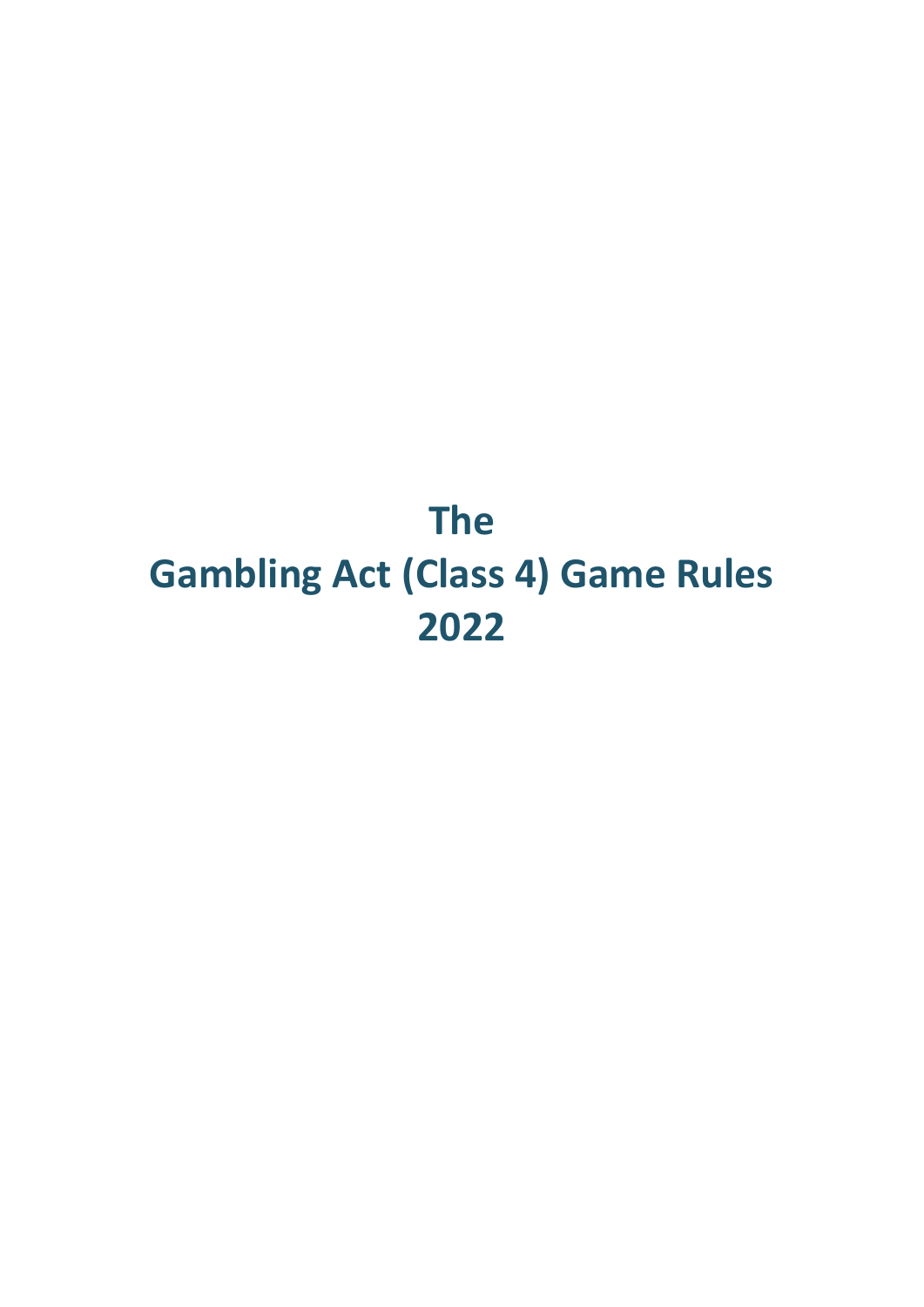# **Contents**

|     | Part 1: Rules relating to Gambling Equipment Security and Access9 |                                                           |  |  |  |  |
|-----|-------------------------------------------------------------------|-----------------------------------------------------------|--|--|--|--|
| 1.0 |                                                                   |                                                           |  |  |  |  |
| 2.0 |                                                                   |                                                           |  |  |  |  |
|     | 2.1                                                               |                                                           |  |  |  |  |
| 3.0 |                                                                   |                                                           |  |  |  |  |
|     | 3.1                                                               |                                                           |  |  |  |  |
| 4.0 |                                                                   |                                                           |  |  |  |  |
|     | 4.1                                                               |                                                           |  |  |  |  |
|     | 4.2                                                               | Restriction on use of more than one machine10             |  |  |  |  |
|     | 4.3                                                               |                                                           |  |  |  |  |
|     | 4.4                                                               |                                                           |  |  |  |  |
|     | 4.5                                                               |                                                           |  |  |  |  |
|     | 4.6                                                               |                                                           |  |  |  |  |
|     |                                                                   |                                                           |  |  |  |  |
| 5.0 |                                                                   |                                                           |  |  |  |  |
|     | 5.1                                                               |                                                           |  |  |  |  |
|     | 5.2                                                               |                                                           |  |  |  |  |
| 6.0 |                                                                   |                                                           |  |  |  |  |
|     | 6.1                                                               |                                                           |  |  |  |  |
| 7.0 |                                                                   |                                                           |  |  |  |  |
|     | 7.1                                                               |                                                           |  |  |  |  |
| 8.0 |                                                                   |                                                           |  |  |  |  |
|     | 8.1                                                               |                                                           |  |  |  |  |
|     | 8.2                                                               |                                                           |  |  |  |  |
|     | 8.3                                                               | Recording of gambling equipment meters  14                |  |  |  |  |
| 9.0 |                                                                   |                                                           |  |  |  |  |
|     | 9.1                                                               |                                                           |  |  |  |  |
|     | 9.2                                                               | Obligations of key persons, including service personnel14 |  |  |  |  |
|     | 9.3                                                               |                                                           |  |  |  |  |
|     | 9.4                                                               |                                                           |  |  |  |  |
|     |                                                                   |                                                           |  |  |  |  |
|     | 10.1                                                              |                                                           |  |  |  |  |
|     |                                                                   |                                                           |  |  |  |  |
|     | 11.1                                                              |                                                           |  |  |  |  |
|     | 11.2                                                              |                                                           |  |  |  |  |
|     |                                                                   |                                                           |  |  |  |  |
|     | 12.1                                                              |                                                           |  |  |  |  |
|     |                                                                   |                                                           |  |  |  |  |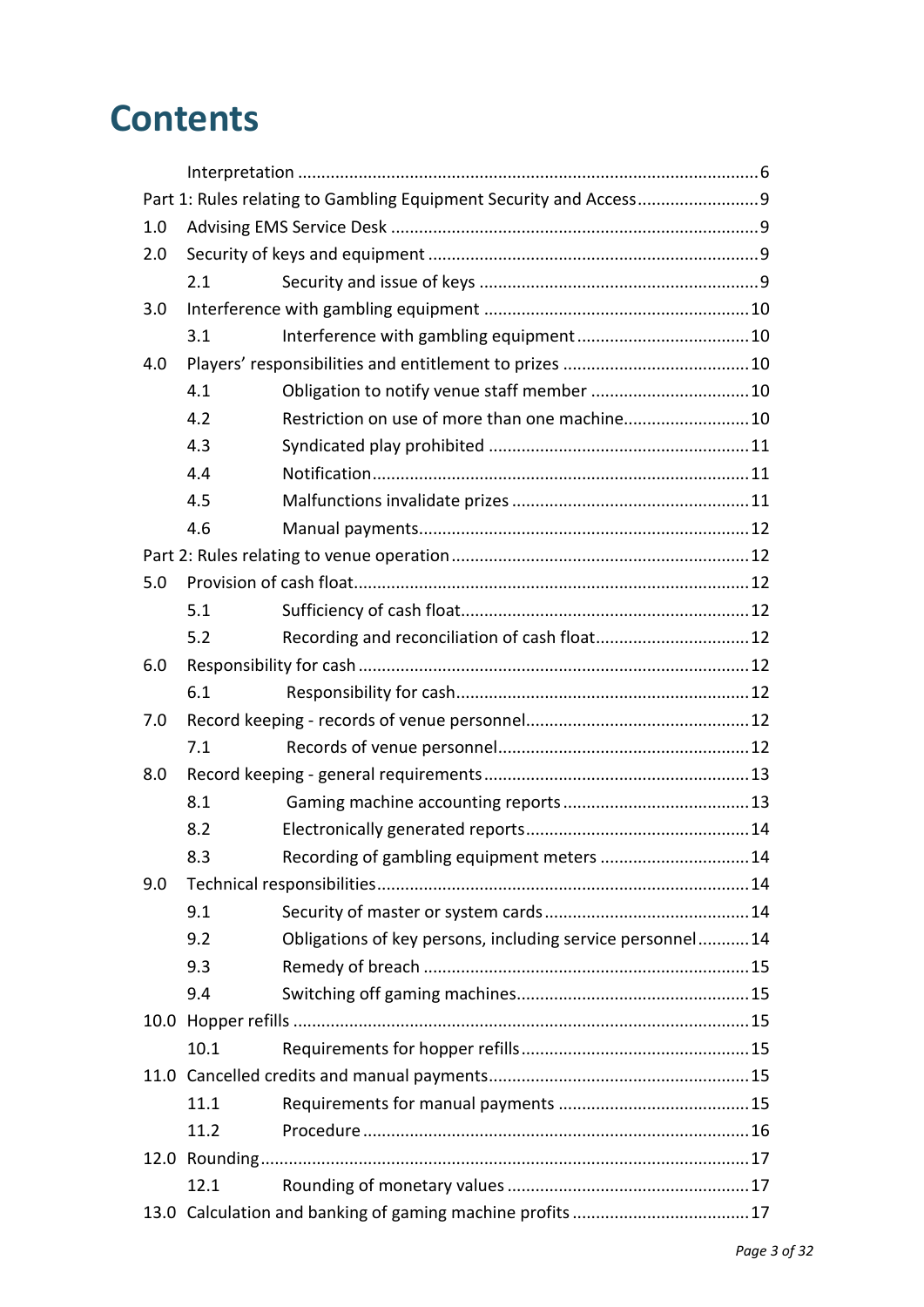|      | 13.1         |                                                                    |  |
|------|--------------|--------------------------------------------------------------------|--|
|      | 13.2         |                                                                    |  |
|      | 13.3         | Banking when relevant report not available17                       |  |
| 14   |              |                                                                    |  |
|      | 14.1         |                                                                    |  |
|      | 14.2         |                                                                    |  |
|      | 14.3         |                                                                    |  |
|      | 14.4         |                                                                    |  |
|      | 14.5         |                                                                    |  |
|      | 14.6         |                                                                    |  |
|      |              |                                                                    |  |
|      | 15.1         |                                                                    |  |
|      | 15.2         | System generated reports and back-up of system data20              |  |
|      | 15.3         |                                                                    |  |
|      | 15.4         |                                                                    |  |
| 16.0 |              |                                                                    |  |
|      | 16.1         |                                                                    |  |
|      | 16.2         |                                                                    |  |
|      | 16.3         |                                                                    |  |
|      | 16.4         | Short pay compulsory investigation (suspected malfunctions).22     |  |
|      | 16.5         |                                                                    |  |
|      |              |                                                                    |  |
|      |              |                                                                    |  |
|      | 17.1         |                                                                    |  |
|      | 17.2         |                                                                    |  |
|      | 17.3         |                                                                    |  |
|      | 17.4         |                                                                    |  |
|      |              |                                                                    |  |
|      | 18.1         |                                                                    |  |
|      | 18.2         | Action on notification of potential faults or security breaches.25 |  |
|      | 18.3         | Responsibility for investigating faults and defective equipment    |  |
|      |              |                                                                    |  |
|      |              |                                                                    |  |
|      |              |                                                                    |  |
|      | 19.1         |                                                                    |  |
|      | 19.2         |                                                                    |  |
|      |              |                                                                    |  |
|      | 20.1         |                                                                    |  |
|      | 20.2         |                                                                    |  |
|      | 20.3         | Installation, servicing or decommissioning of gaming machines      |  |
|      |              |                                                                    |  |
|      | 20.4<br>20.5 |                                                                    |  |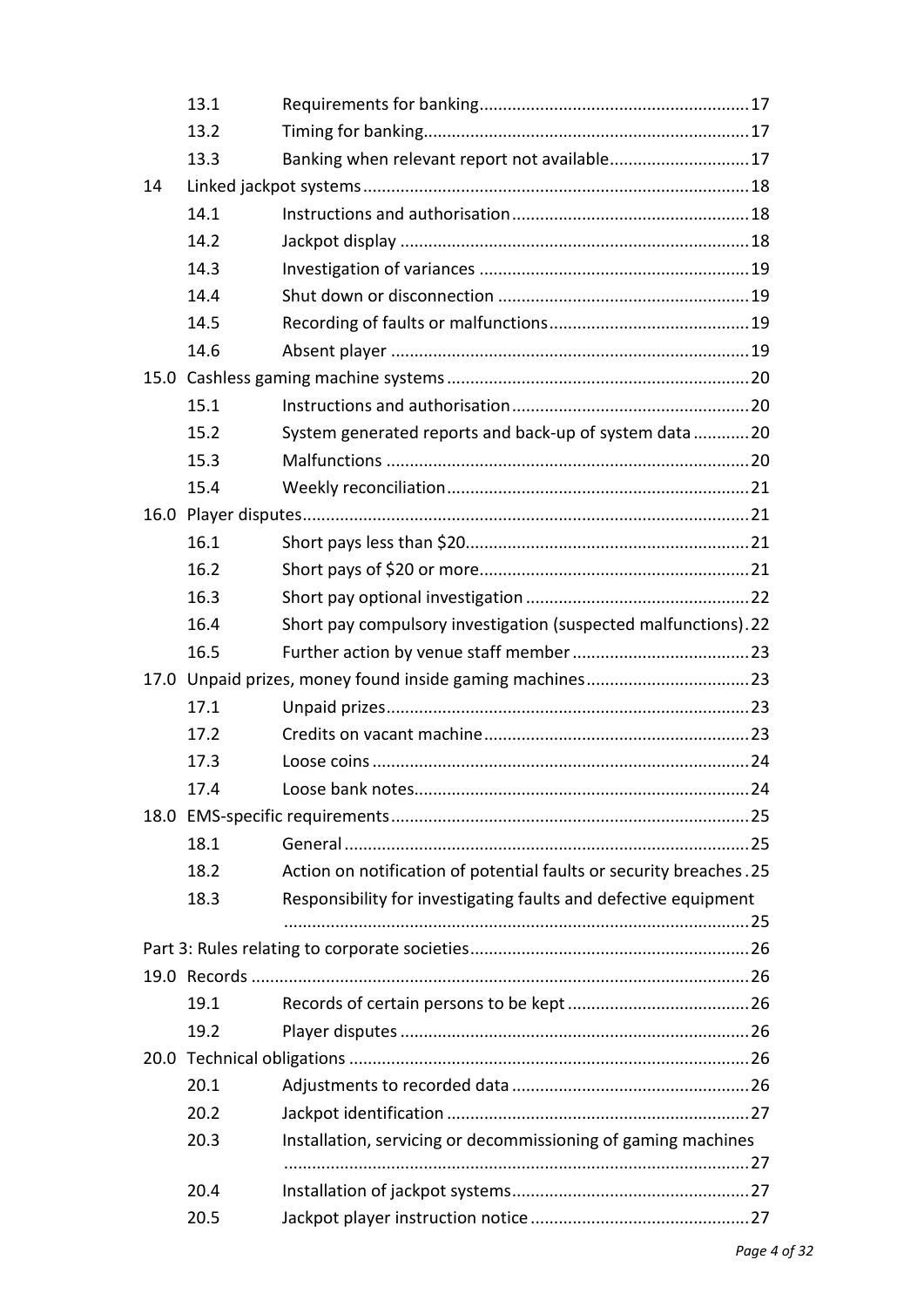|                                                                        | 20.6 | Servicing of gaming machines or jackpot systems28             |  |  |
|------------------------------------------------------------------------|------|---------------------------------------------------------------|--|--|
|                                                                        | 20.7 | Change, replacement, or decommissioning of jackpot systems 28 |  |  |
|                                                                        | 20.8 | Installation or decommissioning of cashless systems29         |  |  |
| 21.0                                                                   |      |                                                               |  |  |
|                                                                        | 21.1 |                                                               |  |  |
|                                                                        | 21.2 |                                                               |  |  |
|                                                                        | 21.3 |                                                               |  |  |
|                                                                        | 21.4 |                                                               |  |  |
|                                                                        |      |                                                               |  |  |
|                                                                        | 22.1 |                                                               |  |  |
| Part 4: Rules for De-Centralised Off-Line Cash-In-Ticket-Out systems31 |      |                                                               |  |  |
|                                                                        |      |                                                               |  |  |
|                                                                        |      |                                                               |  |  |
|                                                                        |      |                                                               |  |  |
|                                                                        |      |                                                               |  |  |
|                                                                        |      |                                                               |  |  |
|                                                                        |      |                                                               |  |  |
|                                                                        |      |                                                               |  |  |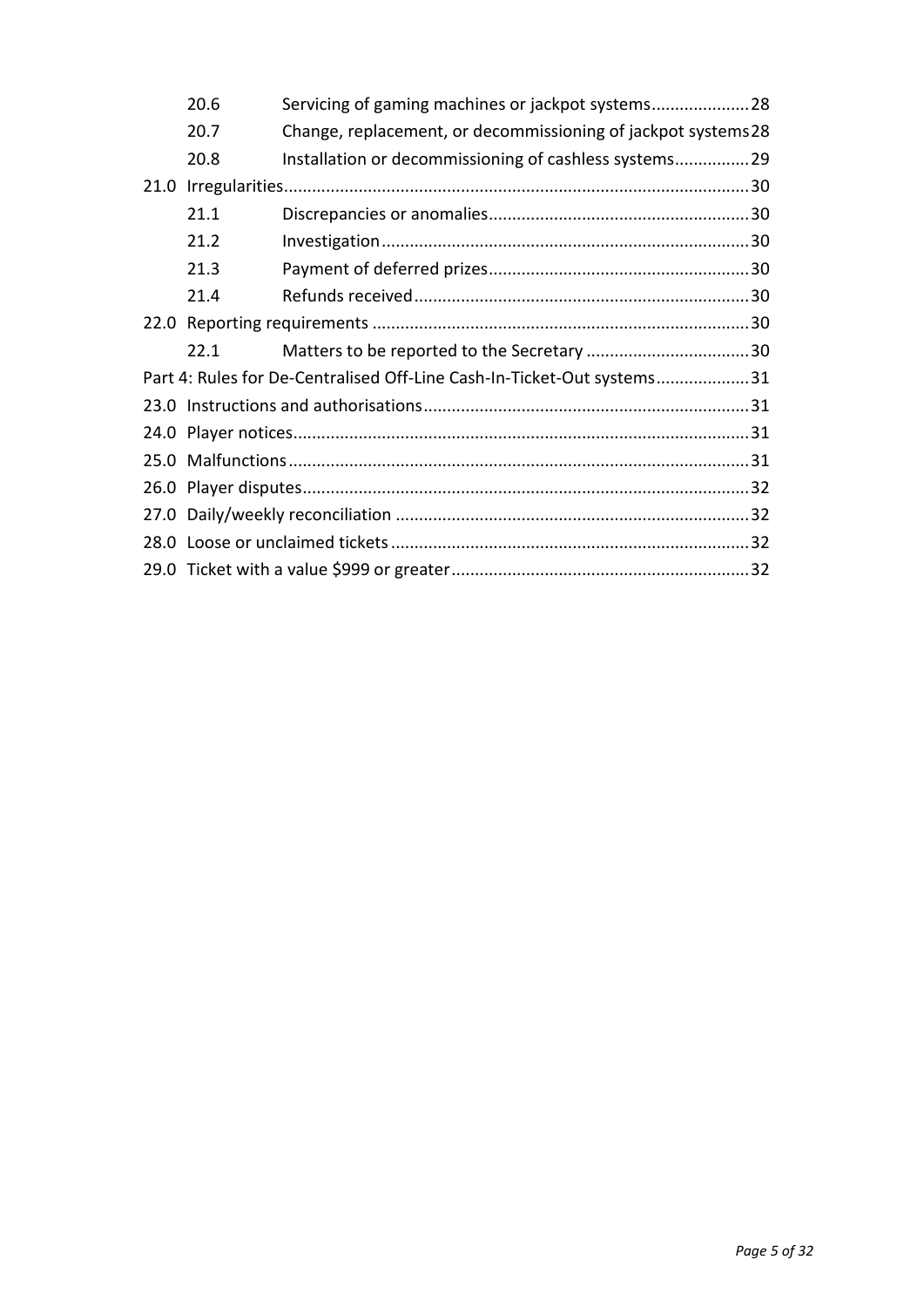#### <span id="page-4-0"></span>*Interpretation*

- (1) Any term or expression defined in the Act and used, but not defined, in these Rules, has the same meaning as in the Act.
- (2) In these Rules, unless the context otherwise requires,–

**Act** means the Gambling Act 2003

**alternative method of payment** means cheques or electronic funds transfer

**authorised** means, in relation to venue or society personnel, authorised by the corporate society to perform a particular task or function under these Rules

**bank note acceptor** means a device within a gaming machine that accepts and stores bank notes in return for the granting of credits playable on the machine

**cancelled credit** means the process where credits on a gaming machine or linked jackpot system are cancelled by external intervention by a venue staff member and a subsequent manual payment is made to the player of a cash amount equal to the value of credits cancelled

**cash box** means a lockable container within a gaming machine cabinet or base that holds coins inserted by players that are diverted from entering the hopper when the hopper is full

**cash float** means an amount of money supplied by the venue operator to carry out the functions required under Rule 5.1

**Cashless Gaming Machine Analysis** means a report, used by venues with cashless gaming machine systems, detailing gaming machine meter readings, meter differences and cashless data

**cashless gaming machine system** means a system that electronically transfers money to a gaming machine and credits the credit meter accordingly

**collect button** means the button on a gaming machine pressed by a player to collect payment for available credits displayed on the credit meter

**corporate society** means the holder of the relevant class 4 venue licence

**credit meter** means an electronic display on a gaming machine which:

- (a) increases when money or credits are put into the machine, or when prizes are awarded; and
- (b) decreases when credits are bet on a game, or when a player presses a collect button or when a cancelled credit reset switch is activated

**Daily Gaming Machine Meter Totals Snapshot** means an EMS report providing a snapshot of electronic meter totals captured during an EMS daily polling session

**downloadable jackpot system** means a jackpot system that has two way communication with gaming machines to which it is connected, and is able to download jackpot information to designated gaming machine electronic meters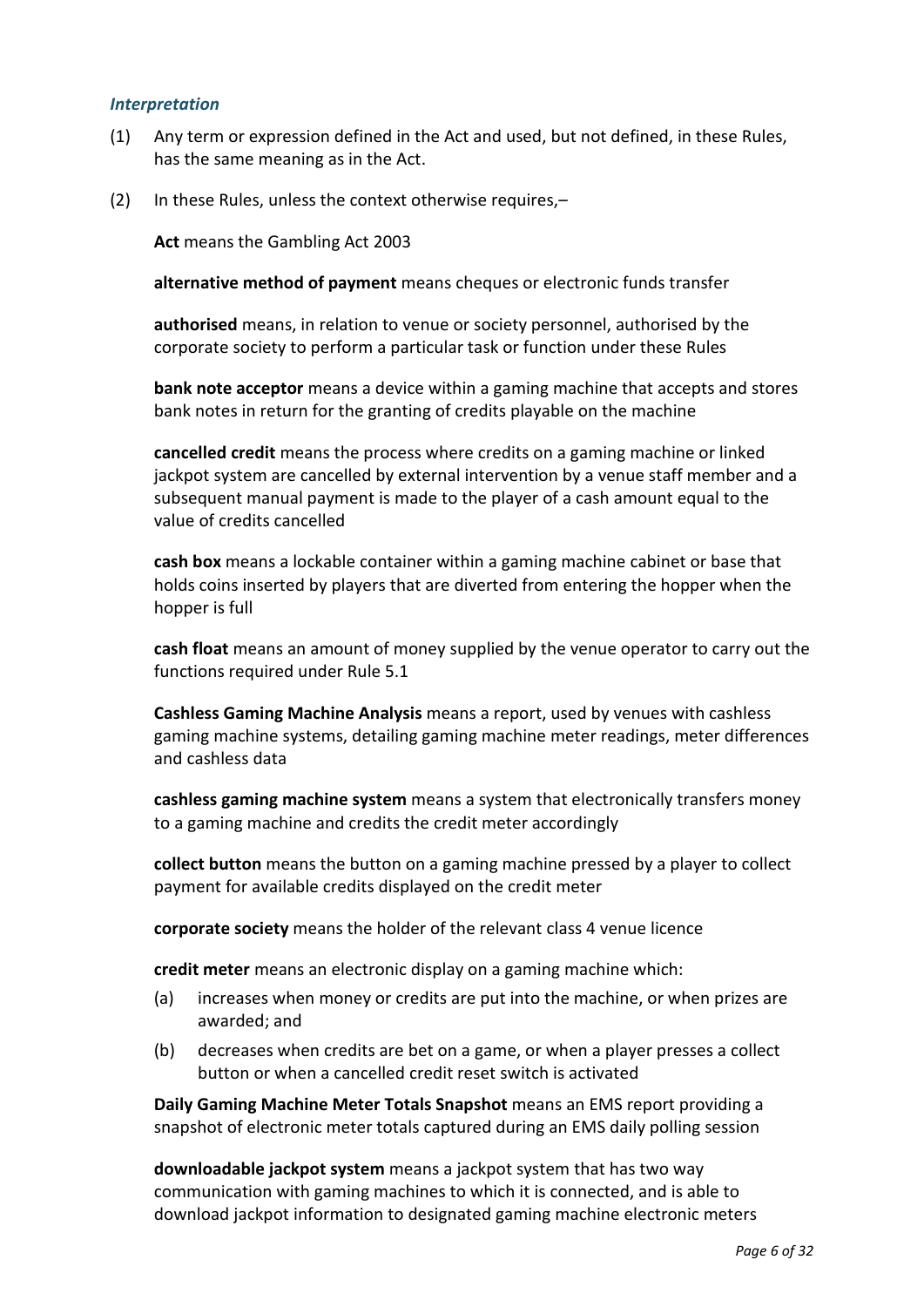**electronic meter access** means a facility for current gaming machine meter and jackpot data to be downloaded from a site controller using a connected personal computer

**electronic monitoring equipment** means any cabling, interface device, site controller, network communications device, computer or associated equipment that is used by the EMS

**EMS** means an electronic monitoring system as specified by the Secretary by notice under section 86 of the Act

**EMS host system** means a computer or computers and associated equipment or devices that provide a central processing system for receiving, processing, validating, storing and disseminating data collected by the EMS

**EMS Service Desk** means a facility provided by the monitor as part of electronic monitoring services that serves as a point of contact with the monitor and other parties

**fault** means a condition that adversely affects the functionality of gambling equipment and may include a malfunction

**gaming machine** means an electronic gaming machine

**gaming machine profits** has the same meaning as in section 104(5) of the Act

**hopper** means the container in a gaming machine that holds coins inserted into the machine by a player or by way of a hopper refill, and from which coins are mechanically delivered for collection by the player

**hopper refill** means the process of placing a predetermined amount of coins into the hopper when the hopper requires a refill

**jackpot equipment** means any gambling equipment that is part of a linked jackpot system

**jackpot wins** means the monetary amount of jackpot payouts

**linked jackpot system** means an arrangement where 2 or more gaming machines are linked to a device that:

- (a) receives data from each gaming machine to which it is linked; and
- (b) records the dollar amount in the jackpot pool at any given time

**logic compartment** means a compartment within a gaming machine that houses electronic components with the potential to significantly influence the operation of the gaming machine

**malfunction** means a failure of gambling equipment to function according to the relevant regulations and minimum standards

**manual payment** means a payment made to a player in respect of either a cancelled credit or a jackpot prize award or as a short pay correction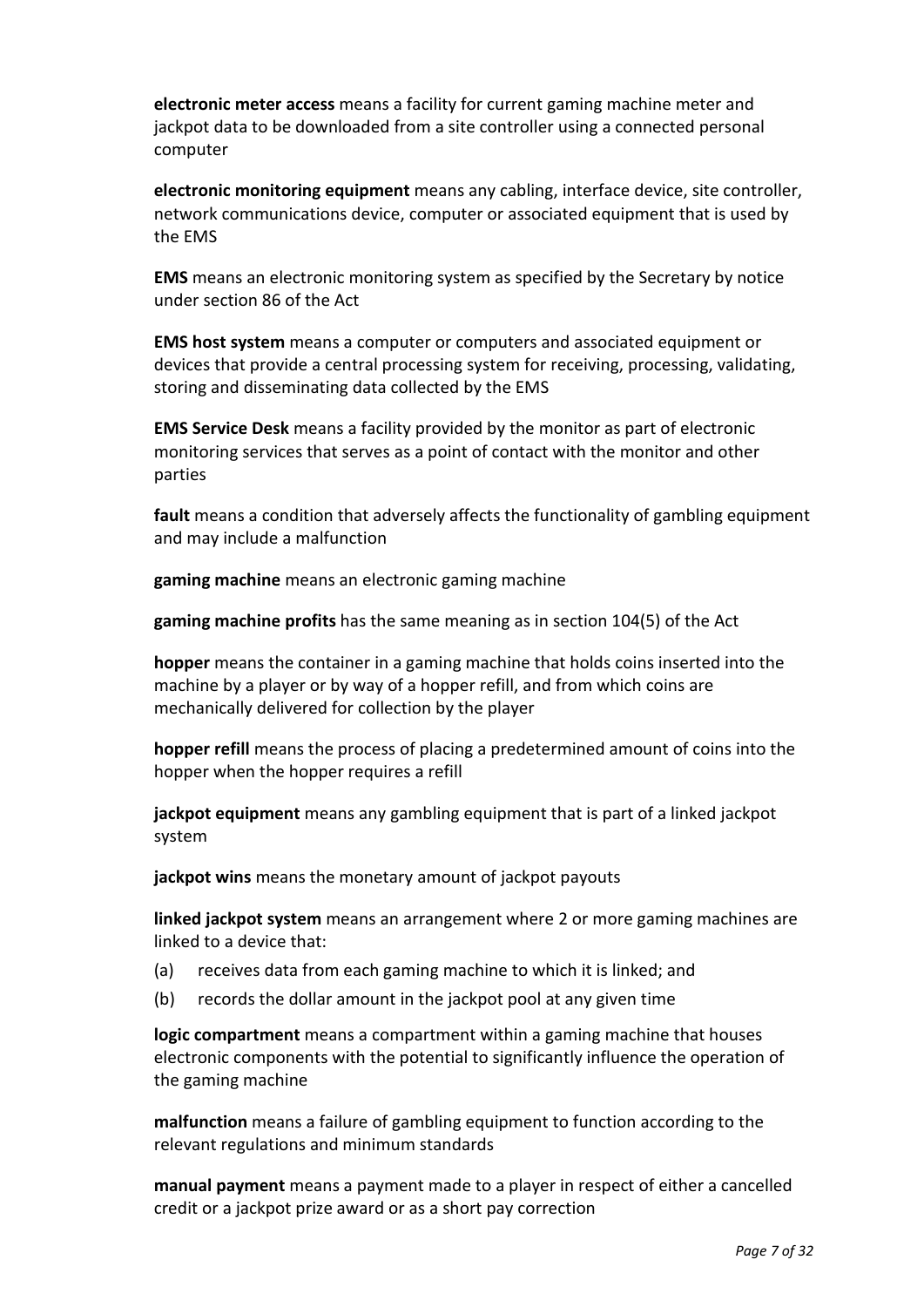**monitor** means the person appointed by the Secretary under section 88 of the Act

**monitor service personnel** means persons employed by, or contracted to the monitor and authorised by the monitor to perform installation, service and repair functions in relation to components of the EMS

**prize** means the amount won by a player

**RAM** means Random Access Memory

**RAM clear** means the process by which the memory of a gaming machine is reset

**regulations** means any regulations made under the Act

**service** means the installation, connection, configuration, repair, maintenance, disconnection or removal of gambling equipment, involving access to gambling equipment or sensitive components of it, and **servicing** has a corresponding meaning

**short pay** means the shortfall (if any) when the collect button of a gaming machine is pressed, between the amount that the player is entitled to be paid and the amount actually paid out by the gaming machine

**site controller** means a device at a venue, provided by the monitor, that is connected to and communicates with gambling equipment that:

- (a) monitors and controls gambling equipment; and
- (b) collects, stores, and transfers meter and event data from gambling equipment to the EMS host system; and
- (c) receives data, parameters and instructions (including for the enablement and disablement of gaming machines) from the EMS host system and transmits them to connected gambling equipment

**total wins** means the metered value of all prizes awarded by a gaming machine and includes jackpot wins if these are recorded separately

**turnover** means the metered value of bets made on a gaming machine, including money inserted and credits reinvested

**venue staff member** means the venue manager or venue personnel

**Weekly Venue Activity (Society Level)** means an EMS report showing turnover, total wins and jackpot meter values and any adjustments to either meter values or gaming machine profits posted during the weekly period at venue level for gaming machines at all of a corporate society's venues

**Weekly Venue Activity (Venue Level)** means an EMS report showing turnover, total wins and jackpot meter values for each gaming machine at a venue, and any adjustments to either meter values or gaming machine profits posted during the weekly period.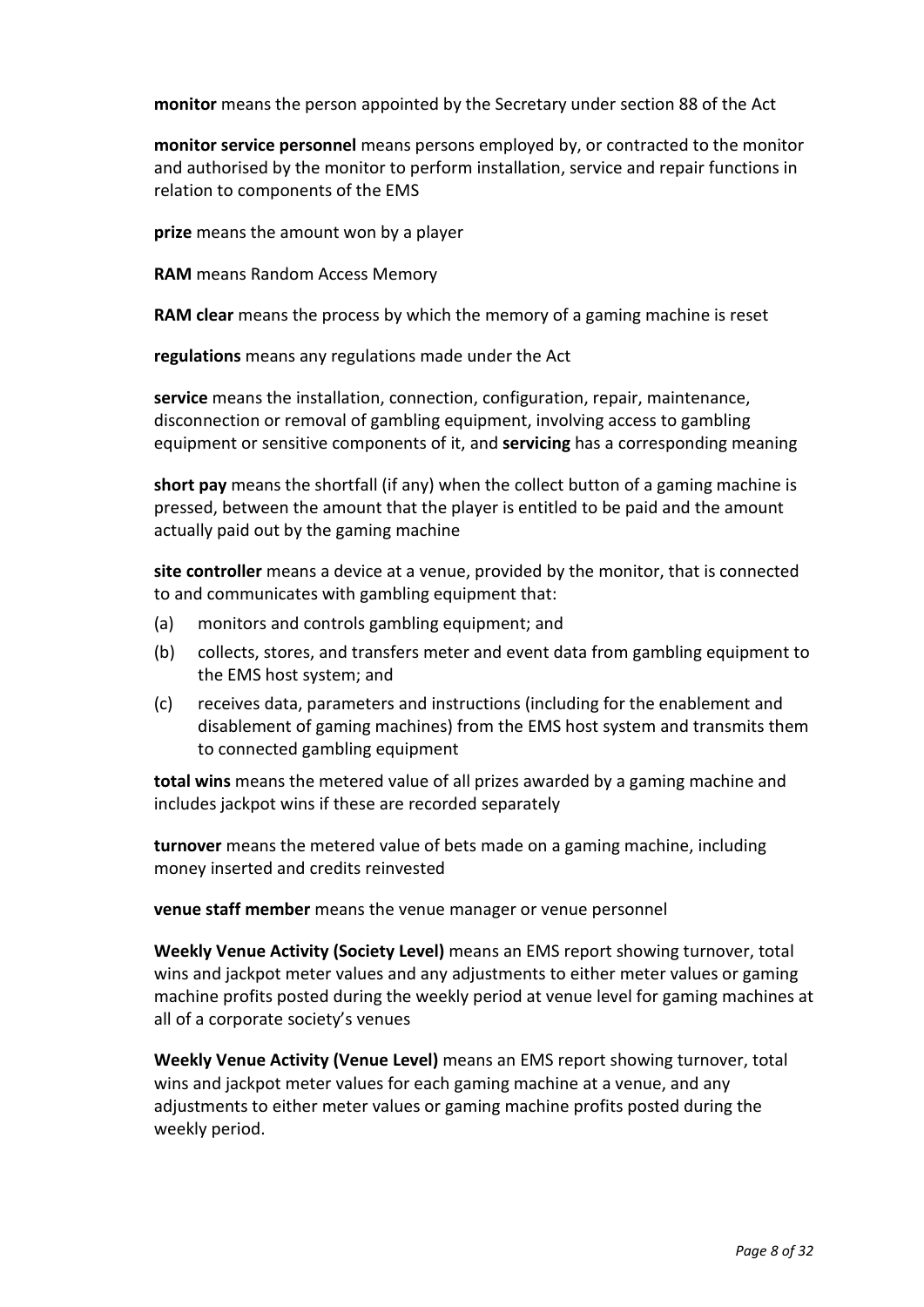# <span id="page-7-0"></span>**Part 1: Rules relating to Gambling Equipment Security and Access**

# <span id="page-7-1"></span>**1.0 Advising EMS Service Desk**

- (1) Where gambling equipment is to be installed, removed, modified, or serviced then the venue manager must confirm service staff have contacted the EMS service desk before allowing entry to gambling area or issue of keys. This only applies to gaming machine related changes and does not include general servicing of gaming machines where access to the logic cage for example is required. It does apply to EGM software changes, EGM ram clears, any EMS Site Controller power changes, any EMS Router power changes. Note; failure of service staff to advise the service desk they are on site and the work they intend to do can have significant impact on the monitoring and reconciliation of EGM meter values leading to GMP calculation issues.
- (2) Where an EGM is to be RAM Cleared, removed or otherwise modified or changed the venue manager is to ensure all player credit meters are showing zero value; if not zero refer 'Unpaid prizes, money found inside gaming machines' requirement for action to be taken.
- (3) Switching off site controllers and other equipment

(a) A person must not at any time switch off a site controller unless under instructions to do so from the monitor or by monitor service personnel.

(b) A person must not switch off any EMS wide area network communications equipment such as routers or network terminating units unless under instructions to do so from:

i) the monitor or monitor service personnel.

# <span id="page-7-2"></span>**2.0 Security of keys and equipment**

# <span id="page-7-3"></span>*2.1 Security and issue of keys*

- (1) Unless Rule 2.1(2) applies, the venue manager must ensure that all keys to gambling equipment are only made available to:
	- (a) authorised venue personnel for necessary tasks related to the day-to-day operation of the gambling equipment; or
	- (b) persons contracted to service gambling equipment at the venue who are authorised by the corporate society; or
	- (c) gambling inspectors or persons nominated by the Secretary.
- (2) The venue manager must ensure the keys to the site controller cabinet are only issued to:
	- (a) authorised venue personnel or persons contracted to service gambling equipment at the venue and authorised by the corporate society who are:
		- (i) acting under the direct instructions of the monitor; and
		- (ii) for the purpose of: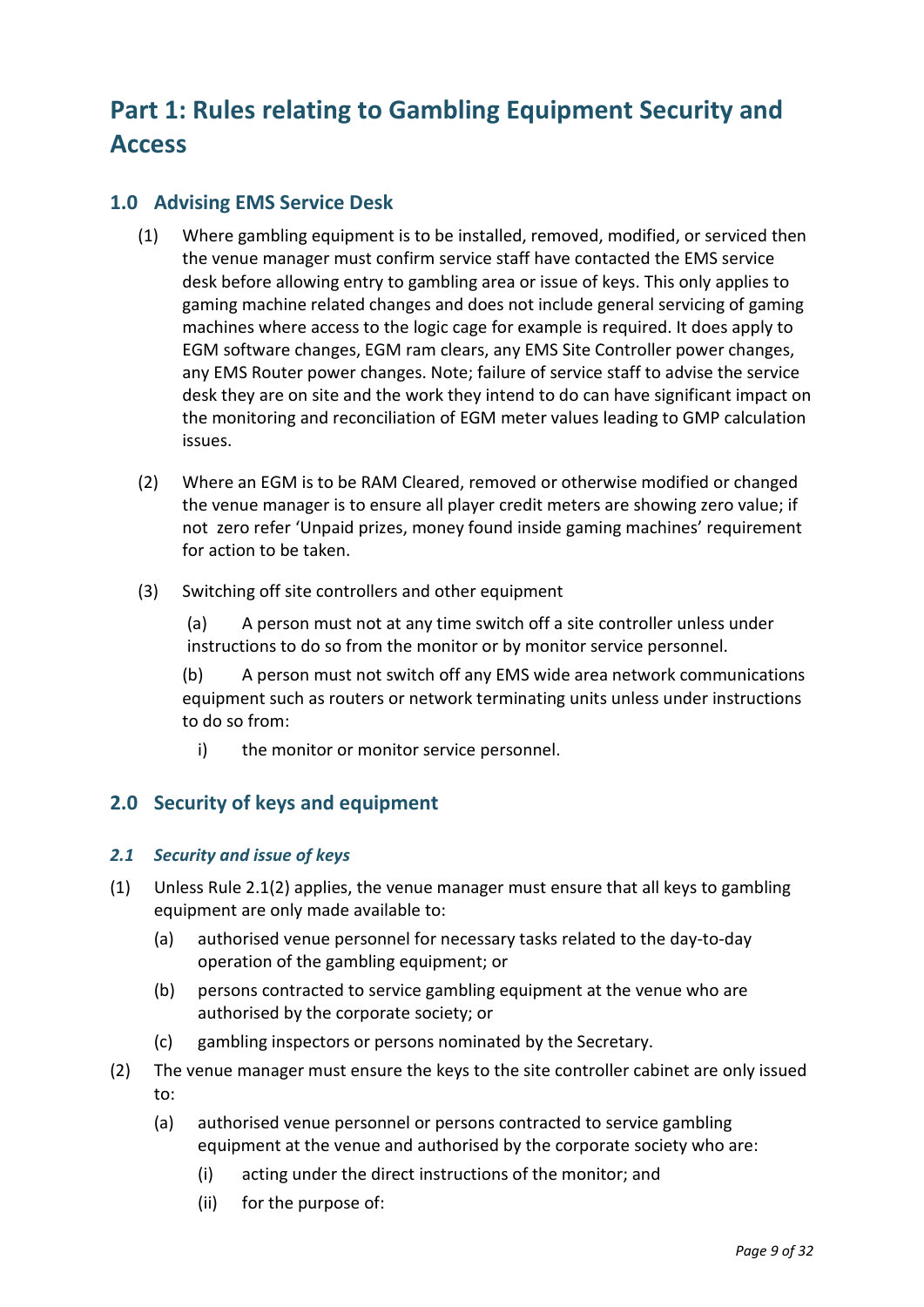- (A) diagnosing or repairing a fault; or
- (B) replacing a site controller; or
- (C) inspecting security seals; or
- (D) for any other reason that the monitor deems necessary.
- (b) gambling inspectors or persons nominated by the Secretary.
- (3) The venue manager must ensure that keys (not including keys to the site controller cabinet) that provide access to sealed or locked areas such as the logic compartment, jackpot controller are only made available to:
	- (a) persons contracted to service gambling equipment at the venue and authorised by the corporate society; or
	- (b) gambling inspectors or persons nominated by the Secretary.
- (4) The venue manager must ensure that all keys to gambling equipment are:
	- (a) locked away in a secure place when not in use; and
	- (b) accounted for at the beginning and end of every working day; and
	- (c) used only for the intended purpose.

# <span id="page-8-0"></span>**3.0 Interference with gambling equipment**

#### <span id="page-8-1"></span>*3.1 Interference with gambling equipment*

- (1) A person must not tilt, rock, damage or interfere with gambling equipment in any way, or in any way seek to gain an undue advantage by any manipulation of gambling equipment.
- (2) If a person contravenes Rule 3.1(1), no prize may be paid out to that person.

# <span id="page-8-2"></span>**4.0 Players' responsibilities and entitlement to prizes**

#### <span id="page-8-3"></span>*4.1 Obligation to notify venue staff member*

- (1) A person must not play, or must cease play, and must immediately inform a venue staff member if he or she:
	- (a) becomes aware that a fault, malfunction, or irregularity in the operation of the gambling equipment has occurred; or
	- (b) finds credits of  $$2$  or more on a vacant gaming machine.
- (2) If a person contravenes Rule  $4.1(1)$ , no prize may be paid out to that person.
- (3) Where a venue staff member becomes aware of credits of \$2 or more on a vacant gaming machine, then the venue staff member must carry out the procedure under Rule 17.2.

#### <span id="page-8-4"></span>*4.2 Restriction on use of more than one machine*

- (1) No player may play more than one gaming machine at a time.
- (2) For the purpose of this Rule, **playing more than one machine at a time** occurs when a player has control of more than one gaming machine in a playable state.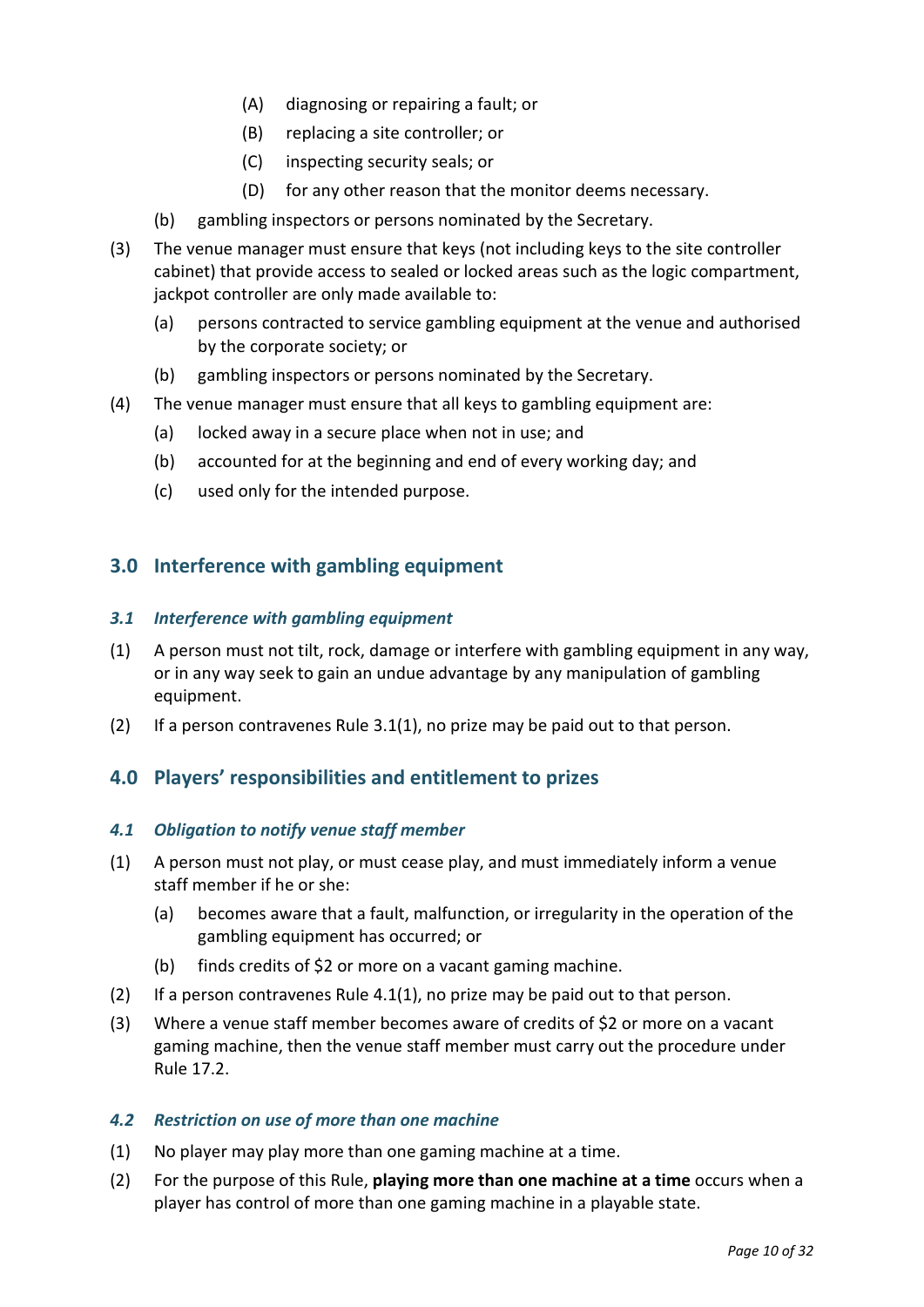- (3) A gaming machine is in a **playable state** if it:
	- (a) has credits on it and is able to be played; or
	- (b) has been reserved with or without having credits on it; or
	- (c) has credits on it and is showing a Player Information Display at the time, or
	- (d) is performing a feature, including "free spins" or a "bonus game".
- (4) A gaming machine is not in a playable state for the purpose of Rule 4.2(3) if:
	- (a) the gaming machine is unable to be played because of a machine fault, whether or not the gaming machine has credits on it; or
	- (b) a staff member has placed the gaming machine in audit mode in order to carry out any procedure the staff member is authorised to undertake, whether or not the gaming machine has credits on it; or
	- (c) a player has requested a manual payment and the gaming machine is unable to be played until the manual payment is completed; or
	- (d) the gaming machine is, for any other reason, in a mode where game play and/or jackpot play and money input or output is no longer available to the player.
- (5) If the player contravenes Rule 4.2(1), no prize may be paid out to that player.

#### <span id="page-9-0"></span>*4.3 Syndicated play prohibited*

- (1) No person may engage in syndicated play with any other person.
- (2) No person may solicit any other person to take part in a syndicated play arrangement.
- (3) No person may induce or intimidate any other player to vacate a gaming machine.
- (4) For the purposes of this Rule, **syndicated play** means behaviour where 2 or more persons are acting together to affect the opportunity of any person to win a jackpot prize.
- (5) If a person contravenes any of Rule  $4.3(1)$  to Rule  $4.3(3)$ , no prize may be paid out to that person.

#### <span id="page-9-1"></span>*4.4 Notification*

If a player wishes to dispute:

- (a) the result of a game played on a gaming machine; or
- (b) a prize awarded or not awarded by a linked jackpot system; or
- (c) the payment of a prize which he or she believes is payable under Rule 8; or
- (d) the amount of money that a gaming machine has paid out

the player, or a person acting on that player's behalf, must notify a venue staff member as soon as reasonably practicable.

#### <span id="page-9-2"></span>*4.5 Malfunctions invalidate prizes*

If a malfunction of any gambling equipment occurs and a valid winner cannot be determined, no player is entitled to payment of a prize.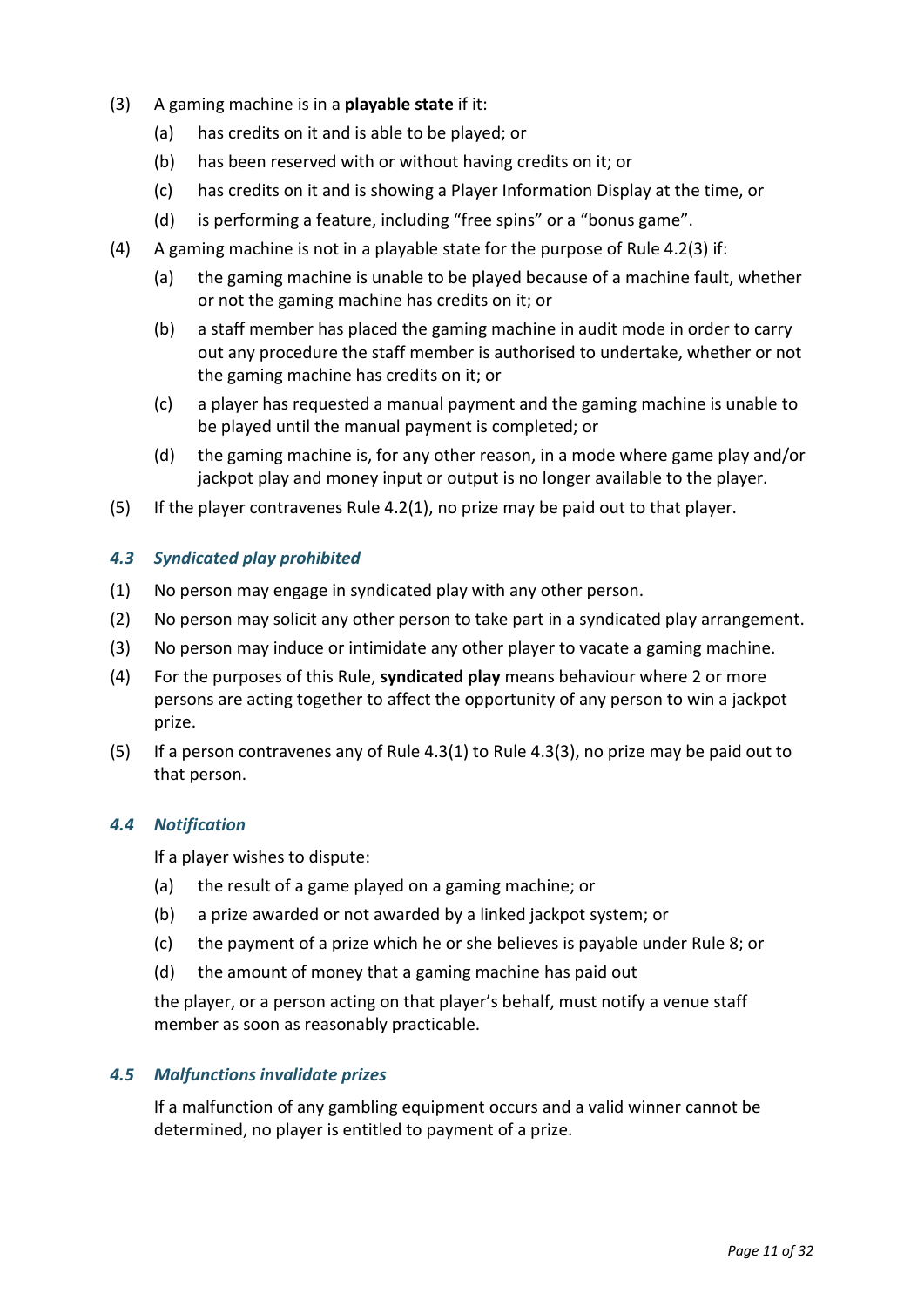#### <span id="page-10-0"></span>*4.6 Manual payments*

- (1) Where a prize or other payment to which the player is entitled is not paid out automatically by a gaming machine, the player is entitled to receive from a venue staff member a manual payment equal to the amount of the prize in cash or by an alternative method of payment in accordance with the procedures set out in Rule 11.1 and 11.2.
- (2) In receiving a manual payment under Rule 4.6(1), the player must verify the amount and acknowledge receipt of the payment by providing his or her name and signing a receipt or other acknowledgement form.

# <span id="page-10-1"></span>**Part 2: Rules relating to venue operation**

# <span id="page-10-2"></span>**5.0 Provision of cash float**

#### <span id="page-10-3"></span>*5.1 Sufficiency of cash float*

The venue operator must provide a cash float of a sufficient amount to enable:

- (a) hopper refills and manual payments to players to be made in the course of the day-to-day operation of gambling equipment; and
- (a) all gaming machine profits for any specified period to be banked**.**

#### <span id="page-10-4"></span>*5.2 Recording and reconciliation of cash float*

The venue operator must ensure that:

- (a) all cash float transactions that affect the balance of the float are recorded; and
- (b) the cash float is reconciled at intervals of no greater than 7 days.

# <span id="page-10-5"></span>**6.0 Responsibility for cash**

#### <span id="page-10-6"></span>*6.1 Responsibility for cash*

All cash removed from gaming machines is the responsibility of the venue operator until such time as it is banked in accordance with the requirements of the Act and any relevant rules, regulations or licence conditions.

# <span id="page-10-7"></span>**7.0 Record keeping - records of venue personnel**

#### <span id="page-10-8"></span>*7.1 Records of venue personnel*

A venue operator must maintain a complete and up to date record of all venue personnel at the venue.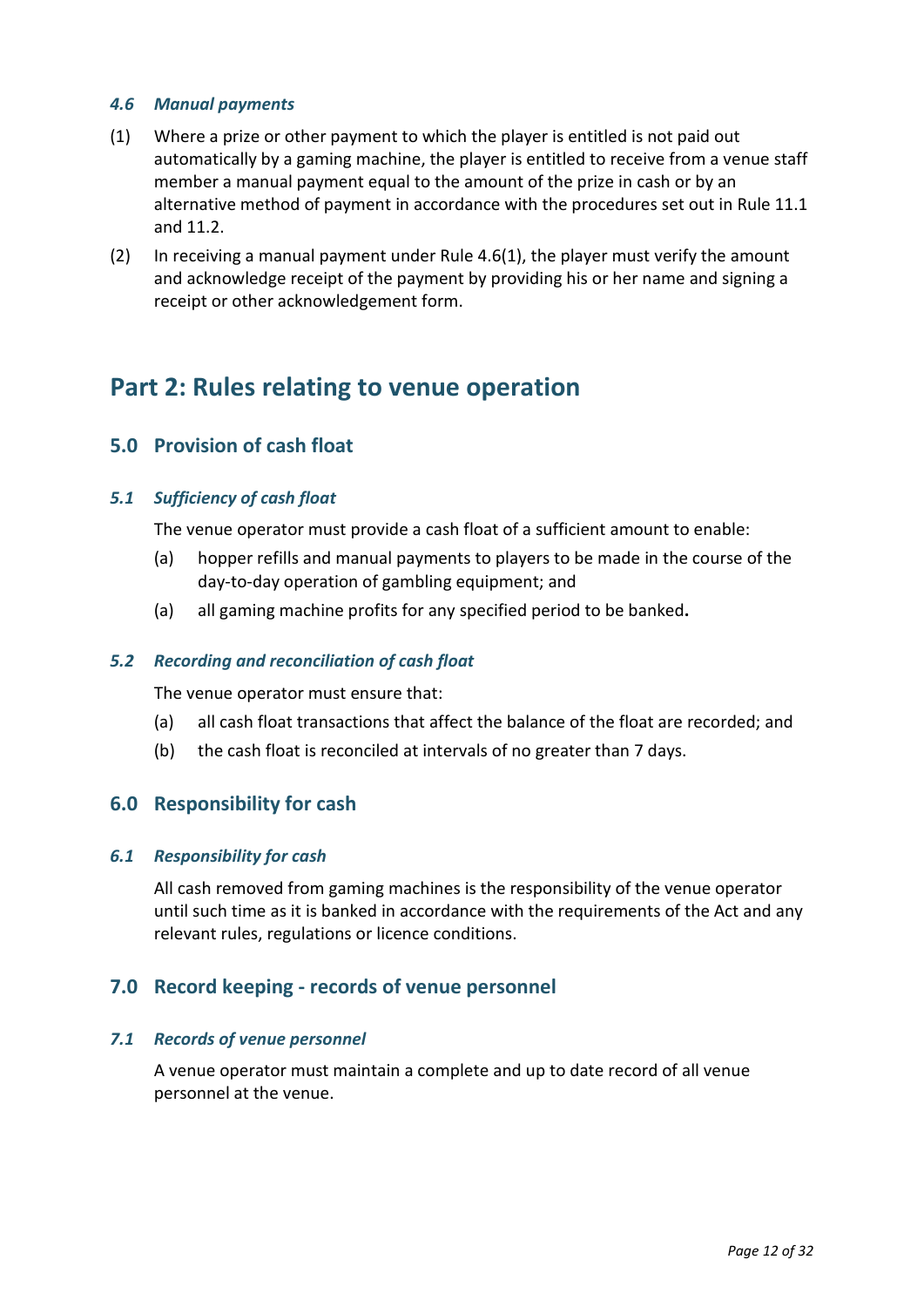# <span id="page-11-0"></span>**8.0 Record keeping - general requirements**

#### <span id="page-11-1"></span>*8.1 Gaming machine accounting reports*

(1) The corporate society and the venue manager must ensure that all gaming machine accounting reports are accurately completed on the form prescribed by the Secretary.

#### (2) The **gaming machine accounting reports** are:

- (a) Cancelled Credit, Short Pays and Refills Report; and
- (b) Gambling Equipment Fault/Player Dispute Report; and
- (c) Unpaid Prize Report; and
- (d) any other report that the Secretary may require, as notified to the corporate society and venue operator.
- (3) Despite Rule 8.1(1) and (2), cancelled credits, short pays, and hopper refills may be recorded on alternative forms to the Cancelled Credit, Short Pays and Refills Report provided that the alternative form records, at a minimum, the following information:
	- (a) for cancelled credits:
		- (i) the date and time of the cancelled credit; and
		- (ii) the credit meter reading before the cancelled credit is performed; and
		- (iii) the amount paid to the player; and
		- (iv) the player's name and signature; and
		- (v) the signature or initials of the venue staff member performing the cancelled credit; and
		- (vi) the credit meter reading after the cancelled credit is performed.
	- (b) for short pays:
		- (i) the date and time of the short pay; and
		- (ii) the number of credits claimed; and
		- (iii) the amount paid to the player; and
		- (iv) the player's name and signature; and
		- (v) the signature or initials of the venue staff member performing the short pay.
	- (c) for hopper refills:
		- (i) the date and time of the hopper refill; and
		- (ii) the meter reading after the refill is completed; and
		- (iii) the amount of the refill; and
		- (iv) the venue staff member's signature or initials.
- (4) If any gaming machine account report needs to be corrected, the corporate society and the venue manager must ensure that the original version of the report and any subsequent versions are retained.
- (5) The corporate society and the venue manager must provide any gaming machine accounting reports to a gambling inspector on request.
- **Note:** Forms for the reports that are required under this Rule are available on the Department of Internal Affairs' website at [www.dia.govt.nz.](http://www.dia.govt.nz/diawebsite.nsf/Files/Gambling-Consultation-4-Sept-2015/$file/www.dia.govt.nz)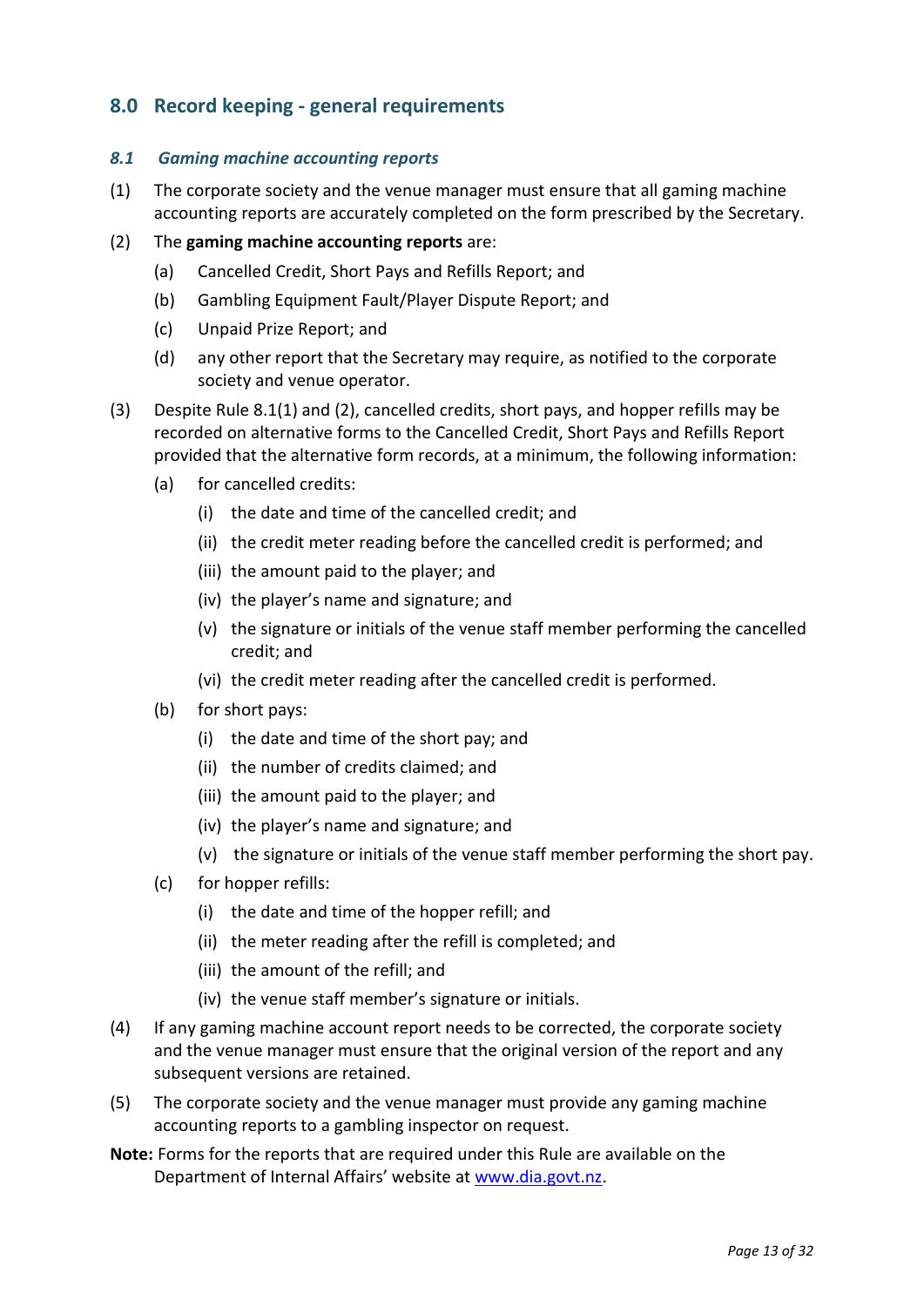#### <span id="page-12-0"></span>*8.2 Electronically generated reports*

- (1) The reports specified in Rule 8.1 may be generated electronically.
- (2) If printed copies of electronically generated reports are printed on thermal or lightsensitive type paper, the corporate society and venue manager must ensure that those reports are properly stored.

#### <span id="page-12-1"></span>*8.3 Recording of gambling equipment meters*

Where a venue staff member is required to take a reading of a gaming machine meter, he or she must, in order of precedence:

- (a) obtain the equivalent validated information from the EMS host system by means of reports provided by the monitor, subject to timeliness and availability of such data; or
- (b) using electronic meter access:
	- (i) manually read and transcribe the relevant meters; or
	- (ii) in the case of jackpot equipment where the necessary data is not readily accessible, call in a person contracted to service that equipment to access and provide the information.

# <span id="page-12-2"></span>**9.0 Technical responsibilities**

#### <span id="page-12-3"></span>*9.1 Security of master or system cards*

- (1) In the case of a venue that operates:
	- (a) a cashless gaming machine system; or
	- (b) a linked jackpot system

the procedures set out in Rule 2.1 apply, with any necessary modifications, in respect of any master or system cards that enable access to data or transactions to be performed in respect of those systems.

(2) Corporate societies and venue managers must ensure that passwords or personal identification numbers required to gain access to such systems are subject to a suitable security policy.

#### <span id="page-12-4"></span>*9.2 Obligations of key persons, including service personnel*

- (1) All venue staff members and every person contracted to service gambling equipment must:
	- (a) ensure that every item of gambling equipment that is required to have a security seal fitted is not played or operated unless the security seal is present and intact; and
	- (b) ensure that gaming machines, gambling equipment, and the site controller cabinet are securely locked; and
	- (c) immediately report to the venue manager, or person in charge of the gambling operation at the venue:
		- (i) any potential breaches of security or integrity of gambling equipment such as faulty or broken locks or seals or the loss of keys; and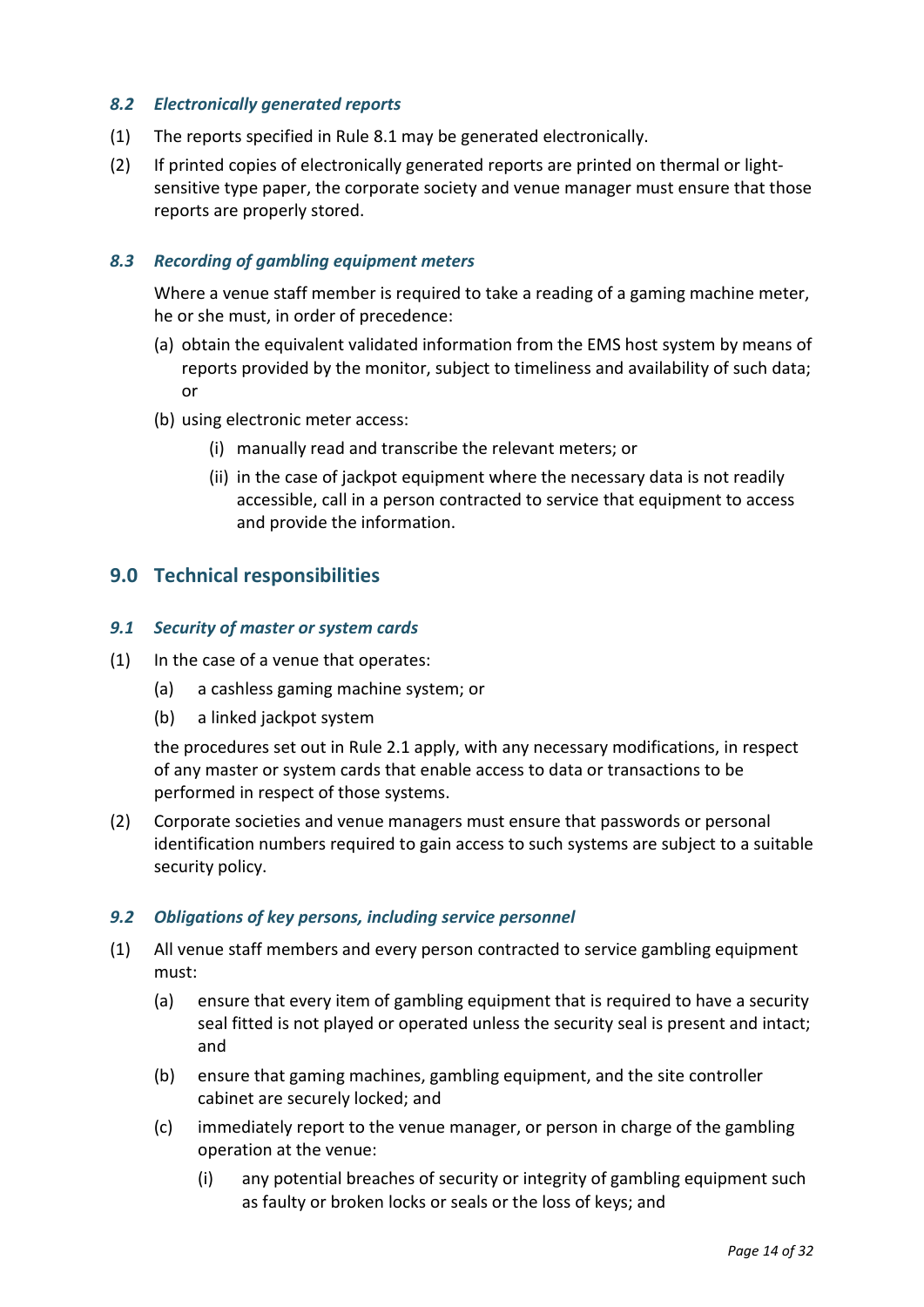- (ii) any apparent damage, tampering, or suspected malfunctions of gambling equipment and any monitoring equipment, including site controllers, interfaces, cabling or network communications devices.
- (2) The venue operator must ensure that an up-to-date log for security seals is kept at the venue for each gaming machine, jackpot controller or other item of gambling equipment.
- (3) The logs required under Rule 9.2(2) must record, as a minimum
	- (a) the date the seal was fitted;
	- (b) the unique seal number;
	- (c) by whom it was fitted; and
	- (d) the reason a new seal was required.

#### <span id="page-13-0"></span>*9.3 Remedy of breach*

A person to whom a report is made under Rule 9.2(1)(c) must:

- (a) immediately notify the corporate society; and
- (b) take the relevant equipment out of service until repairs, replacement of locks or seals or other necessary measures can be undertaken; and
- (c) record the matter on a Gambling Equipment Fault/Player Dispute Report as per the instructions specified on that report; and
- (d) take any other steps reasonably necessary in the circumstances to remedy the issue.

#### <span id="page-13-1"></span>*9.4 Switching off gaming machines*

A person switching off an individual gaming machine, for any purpose, must use the internal power supply switch.

# <span id="page-13-2"></span>**10.0 Hopper refills**

#### <span id="page-13-3"></span>*10.1 Requirements for hopper refills*

- (1) Venue staff members performing hopper refills must ensure that every refill is correctly registered on the gaming machine meters.
- (2) Hopper refills must be recorded on the Cancelled Credit, Short Pays and Refills Report form, or on an alternative form as prescribed by Rule 8.1.
- (3) Hopper refills must be made from the cash float.

# <span id="page-13-4"></span>**11.0 Cancelled credits and manual payments**

#### <span id="page-13-5"></span>*11.1 Requirements for manual payments*

- (1) Money must not be taken directly from any gaming machine to make manual payments in respect of cancelled credits or jackpot wins.
- (2) A venue staff member may make a manual payment by the following methods:
	- (a) in cash, from the cash float; or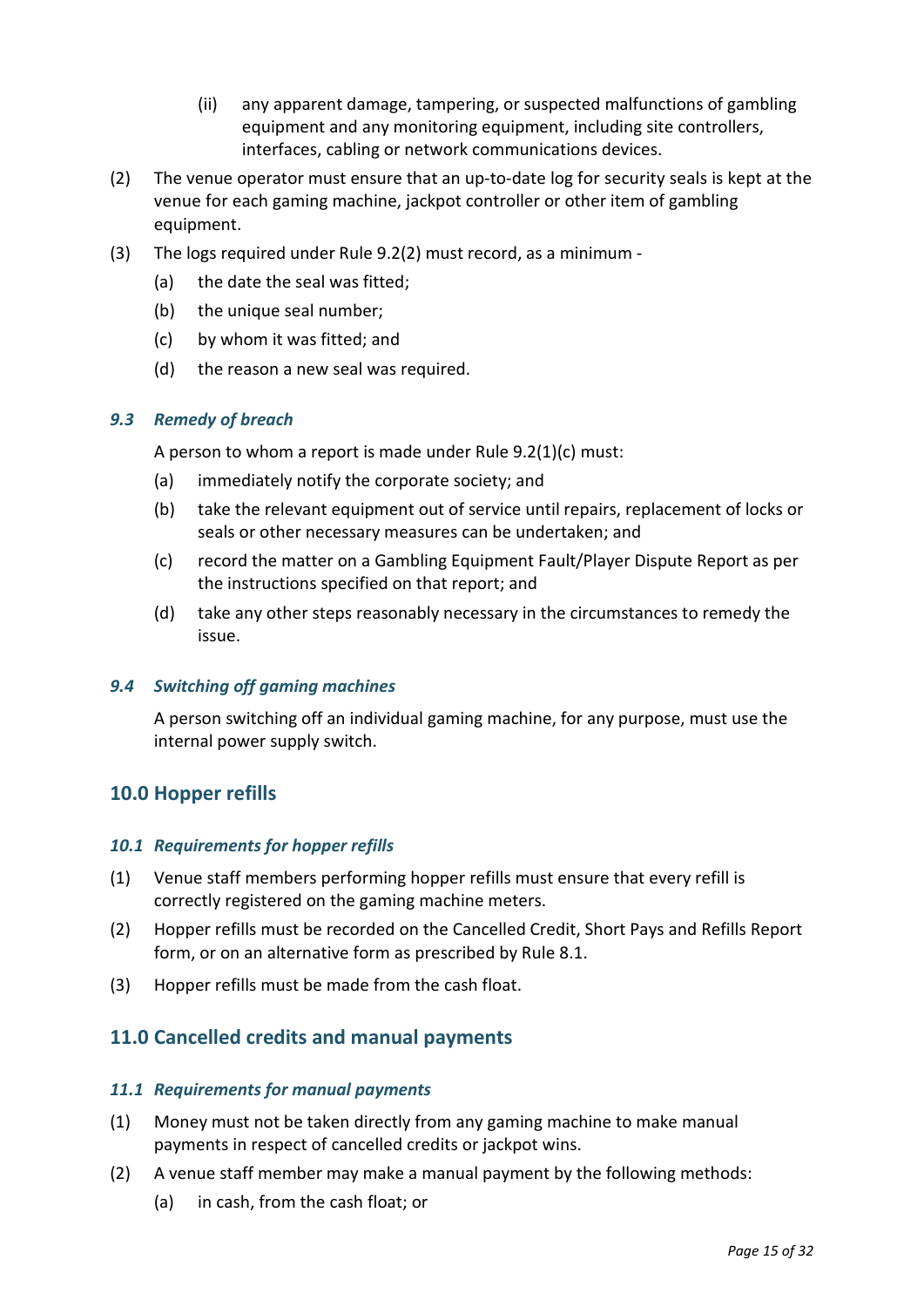- (b) if permitted by the corporate society and with the consent of the player, by an alternative method of payment.
- (3) Where an alternative method of payment is used, funds must not be drawn from the dedicated account used for banking gaming machine profits or other proceeds under sections 104 or 105 of the Act.
- (4) If an alternative method of payment is used, the account that is drawn down may be reimbursed after cash clearances are performed and recorded.
- (5) Cancelled credits must be recorded on the Cancelled Credit, Short Pays, or Refills Report form, or on an alternative form as prescribed by Rule 8.1.

#### <span id="page-14-0"></span>*11.2 Procedure*

When processing cancelled credits or manual payments, a venue staff member must:

- (a) confirm the value of the payment by reference to the credit meter or linked jackpot display; and
- (b) in the case of a gaming machine, ensure the collect button has been pressed; and
- (c) request that the player does not touch the gaming machine until the pay-out has been completed; and
- (d) record the date, time, jackpot identification number, player credit meter reading, amount payable, jackpot level and sequential jackpot number as may be appropriate on the relevant Cancelled Credit, Short Pays and Refills Report form; and
- (e) request the player confirms the amount payable; and
- (f) follow the manufacturer's recommended procedure to cancel the credits awarded by the gaming machine or reset the linked jackpot system, as appropriate; and
- (g) in the case of a gaming machine:
	- (i) ensure that the player credit meter has decreased; and
	- (ii) put the machine into Audit mode; and
	- (iii) record the cancelled credit meter reading on the Cancelled Credit, Short Pays and Refills Report; and
	- (iv) check that the meter difference between the current and preceding entry represents the amount payable; and
- (h) obtain the player's name and signature on the relevant Cancelled Credit, Short Pays and Refills Report in acknowledgement of receipt of payment; and
- (i) sign or initial the relevant entry when the procedure is complete; and
- (j) ensure, before leaving the gaming machine, that it has returned to a playable state, or in the case of a linked jackpot system, that the jackpot display has cleared the win, reset to the correct start-up value and is not indicating another win on a different level.
- (k) Any ticket printed for the indicated cash amount in respect of an EGM QCOM Cancelled Credit event:
	- (i) is valid for cash redemption from an approved Redemption Kiosk for a maximum period of 30 minutes; and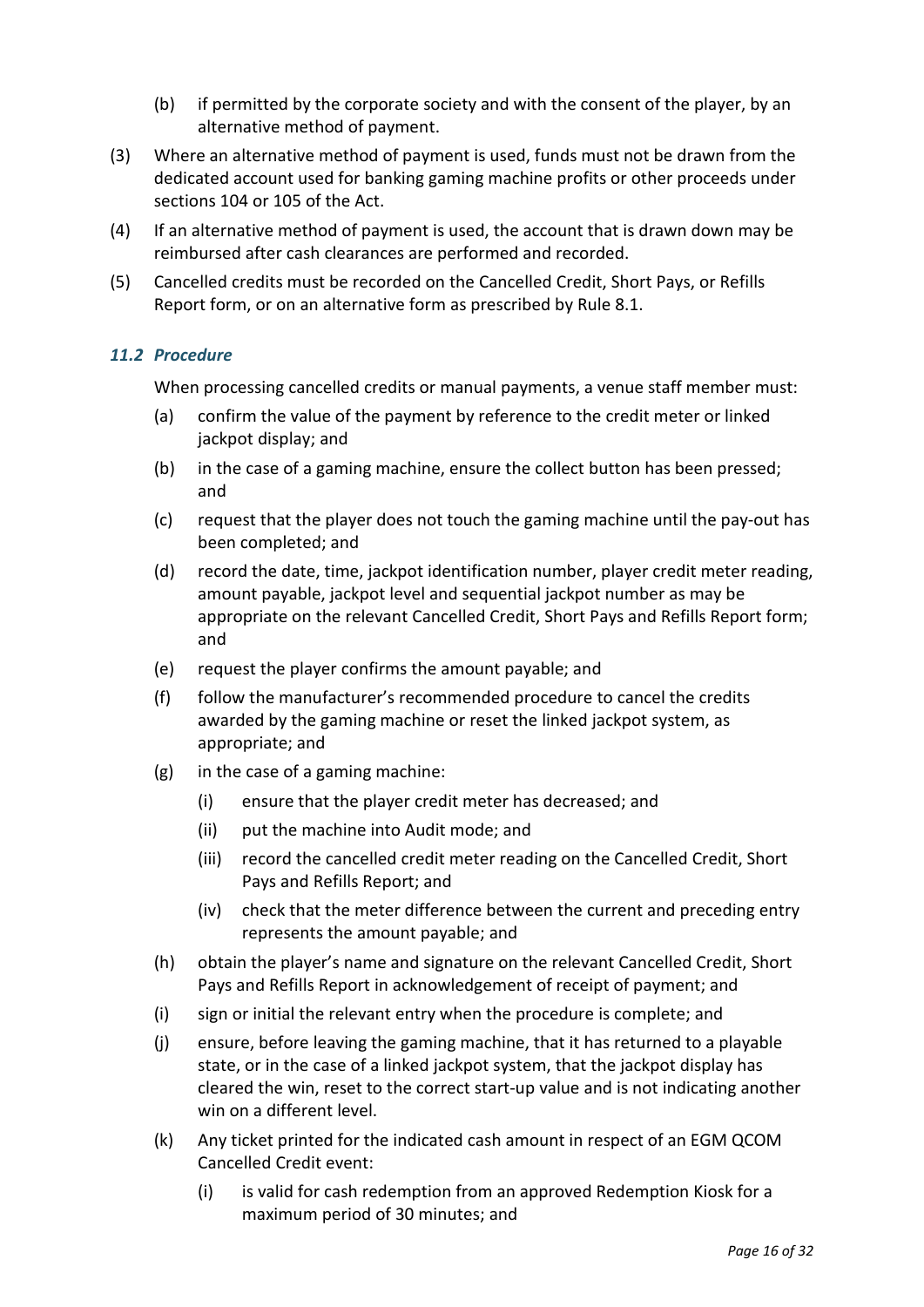- (ii) a ticket can only be redeemed by authorised venue staff; and
- (iii) record the cancelled credit meter reading on the Cancelled Credit, Short Pays and Refills Report must be filled out as above; and
- (iv) for the avoidance of any doubt the player must present personal identification confirming the players name before the ticket can be redeemed

# <span id="page-15-0"></span>**12.0 Rounding**

#### <span id="page-15-1"></span>*12.1 Rounding of monetary values*

Any amount payable in cash must be rounded up or down to the nearest 10 cents.

# <span id="page-15-2"></span>**13.0 Calculation and banking of gaming machine profits**

#### <span id="page-15-3"></span>*13.1 Requirements for banking*

- (1) The venue manager must bank the amount of gaming machine profits for every weekly period as determined by EMS and shown on the Weekly Venue Activity (Venue Level) report for that period.
- (2) In any case where a negative amount of gaming machine profits is established for any venue for any week, the venue manager must deduct that amount from the banking for the following weekly period or periods that have positive amounts and record the adjustment.

#### <span id="page-15-4"></span>*13.2 Timing for banking*

- (1) Gaming machine profits must be determined for each venue for every period of seven days commencing at 2 am on a Monday and concluding at 2 am the following Monday.
- (2) The venue manager must ensure that gaming machine profits for the previous weekly period are calculated every Monday.

#### <span id="page-15-5"></span>*13.3 Banking when relevant report not available*

- (1) If the Weekly Venue Activity (Venue Level) report for the relevant week is not available before close of business on the last day on which gaming machine profits must be deposited into the corporate society's dedicated gaming machine account, the venue manager must notify the corporate society.
- (2) On receipt of a notification under Rule 13.3(1), the corporate society must attempt to access the Weekly Venue Activity (Society Level) report for the period, and notify the venue manager of the amount due to be banked.
- (3) If the corporate society is unable to access the Weekly Venue Activity (Society Level) report for the period, the venue manager must calculate gaming machine profits by one of the following methods: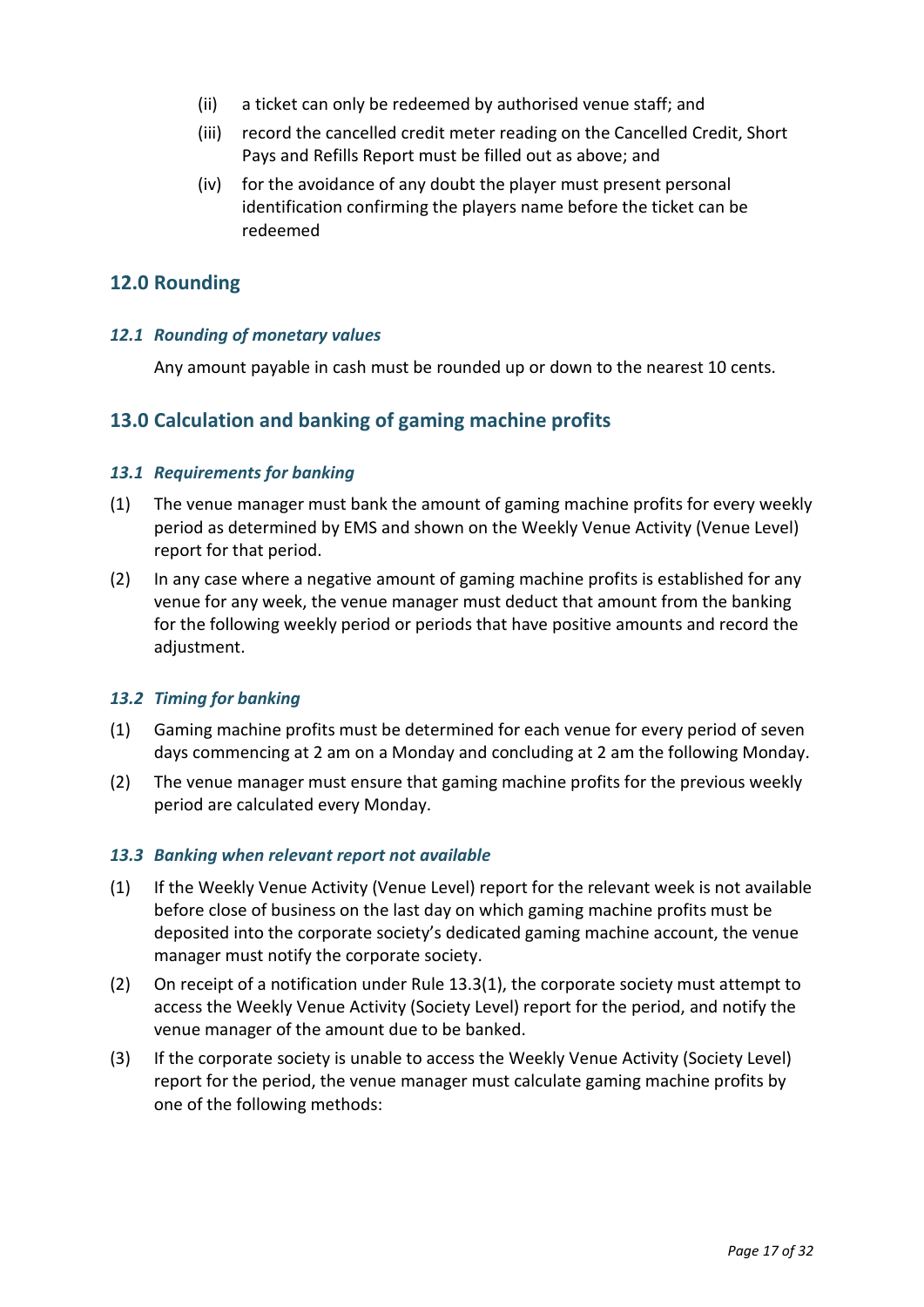- (a) if the Daily Gaming Machine Meter Totals Snapshot report for the day immediately preceding the first day of the weekly period is available, by recording the gross meter values for turnover, total wins and jackpot wins as opening readings on a manual Weekly Gaming Machine Profits Report, then ascertaining the closing meter values for the period by either:
	- (i) obtaining the gross meter values of the relevant meters from the Daily Gaming Machine Meter Totals Snapshot for the last business day of the period; or
	- (ii) accessing current meter values from the EMS site controller by electronic meter access, or manually reading the relevant meters and recording them as the closing meter values on the Weekly Gaming Machine Profits Report, and calculating the meter differences; or
- (b) if neither of the above methods are available and there are no other means of ascertaining opening or closing meter values, by calculating an average from the last available four Weekly Venue Activity Reports to reach an estimated figure, which must be recorded on a manual Weekly Gaming Machine Profit Report.
- (4) If gaming machine profits have been determined by using any of the above methods and a Weekly Venue Activity (Venue Level) report is subsequently received after banking for that weekly period has been carried out, the venue manager must ensure that:
	- (a) any difference between the calculated or estimated amount and the amount to be banked as shown on the report is adjusted in the banking for the weekly period in which the report is received; and
	- (b) the amount of the adjustment and the reason for it is recorded.

# <span id="page-16-0"></span>**14 Linked jackpot systems**

#### <span id="page-16-1"></span>*14.1 Instructions and authorisation*

Where any linked jackpot system is operated at any venue, the corporate society must ensure that:

- (a) user manuals or operating instructions for the linked jackpot system are available at the venue; and
- (b) only authorised venue personnel perform any operating requirements in respect of the linked jackpot system.

#### <span id="page-16-2"></span>*14.2 Jackpot display*

- (1) The corporate society must ensure that each player is able to clearly view a jackpot display when playing any gaming machine connected to a linked jackpot system.
- (2) The jackpot display must show:
	- (a) the jackpot prize amount currently available; and
	- (b) each prize level if there is more than one; and
	- (c) in the event of a win, which connected gaming machine has struck the jackpot.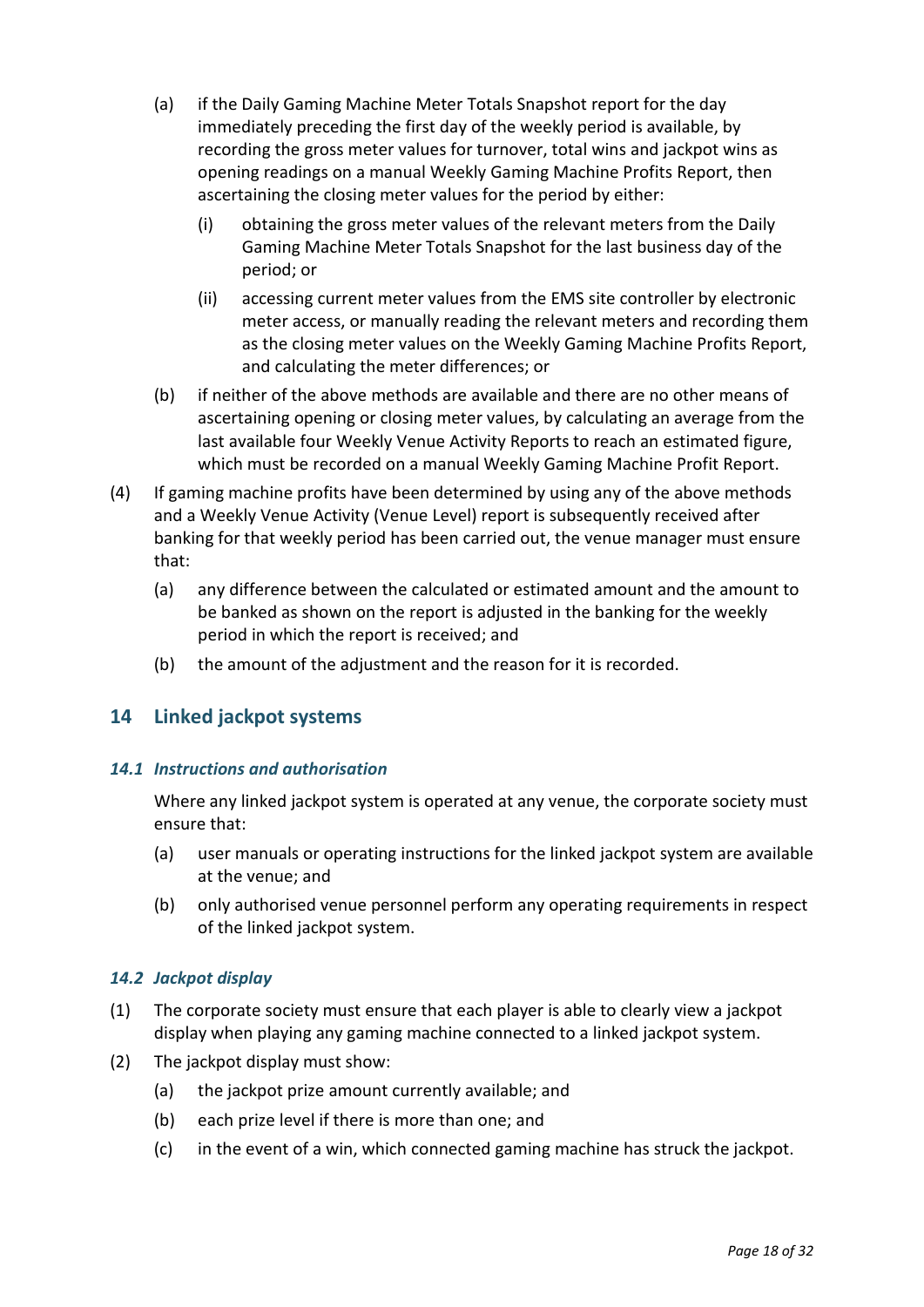(3) For downloadable jackpot systems, the gaming machine display is sufficient to meet this requirement, provided that the information required in Rule 14.2(2) is displayed on the gaming machine display.

#### <span id="page-17-0"></span>*14.3 Investigation of variances*

- (1) The venue manager must immediately investigate and attempt to resolve any variances relating to the jackpot.
- (2) Where variances relating to the jackpot cannot be resolved, and are of an amount exceeding \$20, the venue manager must:
	- (a) use the procedures prescribed by the manufacturer or distributor of the system to shut down the jackpot system; and
	- (b) if the problem is directly attributable to a linked gaming machine or machines, shut down the affected gaming machine or machines, or alternatively disable the connection between gaming machines and the jackpot controller; and
	- (c) if there are no prescribed procedures for disabling the jackpot system or disconnecting linked gaming machines, switch off and remove from play all jackpot linked gaming machines from operation.
- (3) Where a linked jackpot system or gaming machine has been shut down under Rule 14.3(2), a corporate society or a venue manager must not allow the system or machine to be put back into operation unless:
	- (a) the gaming machine or linked jackpot system has been examined by the manufacturer, distributor of the jackpot system or a person contracted to service gambling equipment; and
	- (b) the fault has been resolved.

#### <span id="page-17-1"></span>*14.4 Shut down or disconnection*

Where any jackpot system shut down or gaming machine disconnection takes place, the venue manager must ensure that:

- (a) all available meter readings and any jackpot display data are recorded on the relevant reports; and
- (b) notices informing players of the jackpot system being shut down and/or gaming machine disconnection are displayed in the gaming area of the venue; and
- (c) the person contracted to service gambling equipment at the venue is informed; and
- (d) the corporate society is notified.

#### <span id="page-17-2"></span>*14.5 Recording of faults or malfunctions*

The venue manager must ensure all faults or malfunctions of a linked jackpot system are recorded promptly on a Gambling Equipment Fault / Player Dispute Report.

#### <span id="page-17-3"></span>*14.6 Absent player*

- (1) If a win on a linked jackpot system is indicated, but:
	- (a) no player is present at the winning gaming machine; or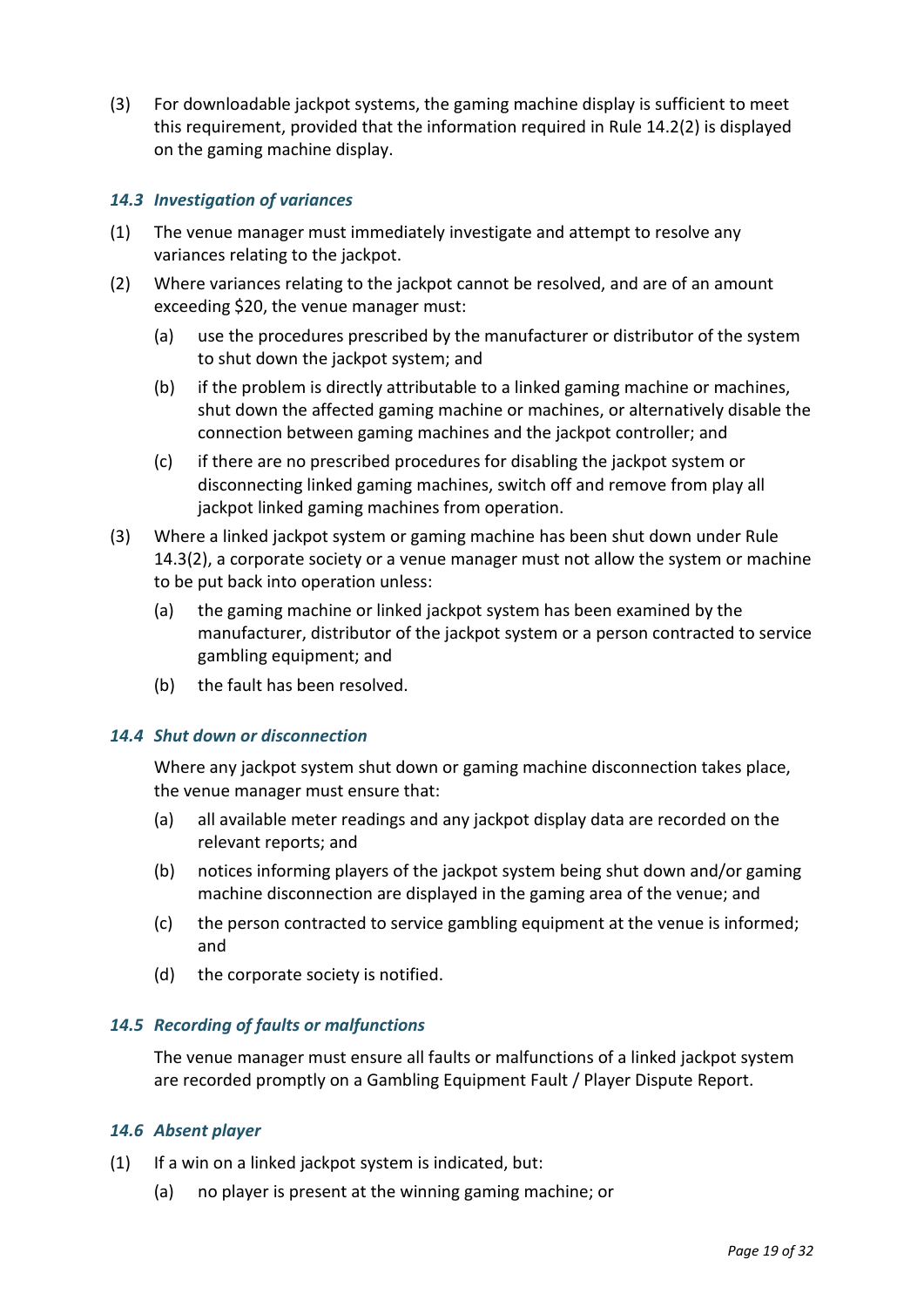(b) the identity of the player cannot reasonably be ascertained

the venue staff member must complete an Unpaid Prize Report in respect of that jackpot win.

- (2) The venue manager must ensure the corporate society is notified of any unpaid jackpot prizes.
- (3) When notified of any unpaid jackpot prizes, the corporate society must make any necessary adjustment to the gaming machine profits for that reporting period.

# <span id="page-18-0"></span>**15.0 Cashless gaming machine systems**

#### <span id="page-18-1"></span>*15.1 Instructions and authorisation*

Where any cashless gaming machine system is operated at any venue, the corporate society must ensure that:

- (a) user manuals or operating instructions for the cashless gaming machine system are available at the venue; and
- (b) only authorised venue personnel perform any operating requirements in respect of the system.

#### <span id="page-18-2"></span>*15.2 System generated reports and back-up of system data*

- (1) Where any cashless gaming machine system is operated at any venue, the corporate society and the venue manager must ensure that:
	- (a) player transaction activity, till balance, daily clearance reconciliation and any other system-generated reports required by the Secretary are printed out on a daily basis; and
	- (b) the printouts are retained in a secure area at the venue for a period of 14 days following the completion of the relevant reports; and
	- (c) a back-up of system data, including player account and gaming machine activity, is made daily, using an industry standard process and media.
- (2) The venue manager must ensure that the back-up required under Rule  $15.2(1)(c)$  is retained away from the venue for the time period specified in the applicable regulations.

#### <span id="page-18-3"></span>*15.3 Malfunctions*

- (1) The venue manager must ensure that any malfunctions of cashless gaming machine systems are recorded in a faults register as they occur or are detected.
- (2) Where a malfunction of a cashless gaming machine system has potential to impact upon the operation or integrity of gambling equipment to which the system is connected, Rules 14.3 to 14.5 apply with any necessary modifications.
- (3) The venue manager must ensure that the faults register is kept at the venue for inspection.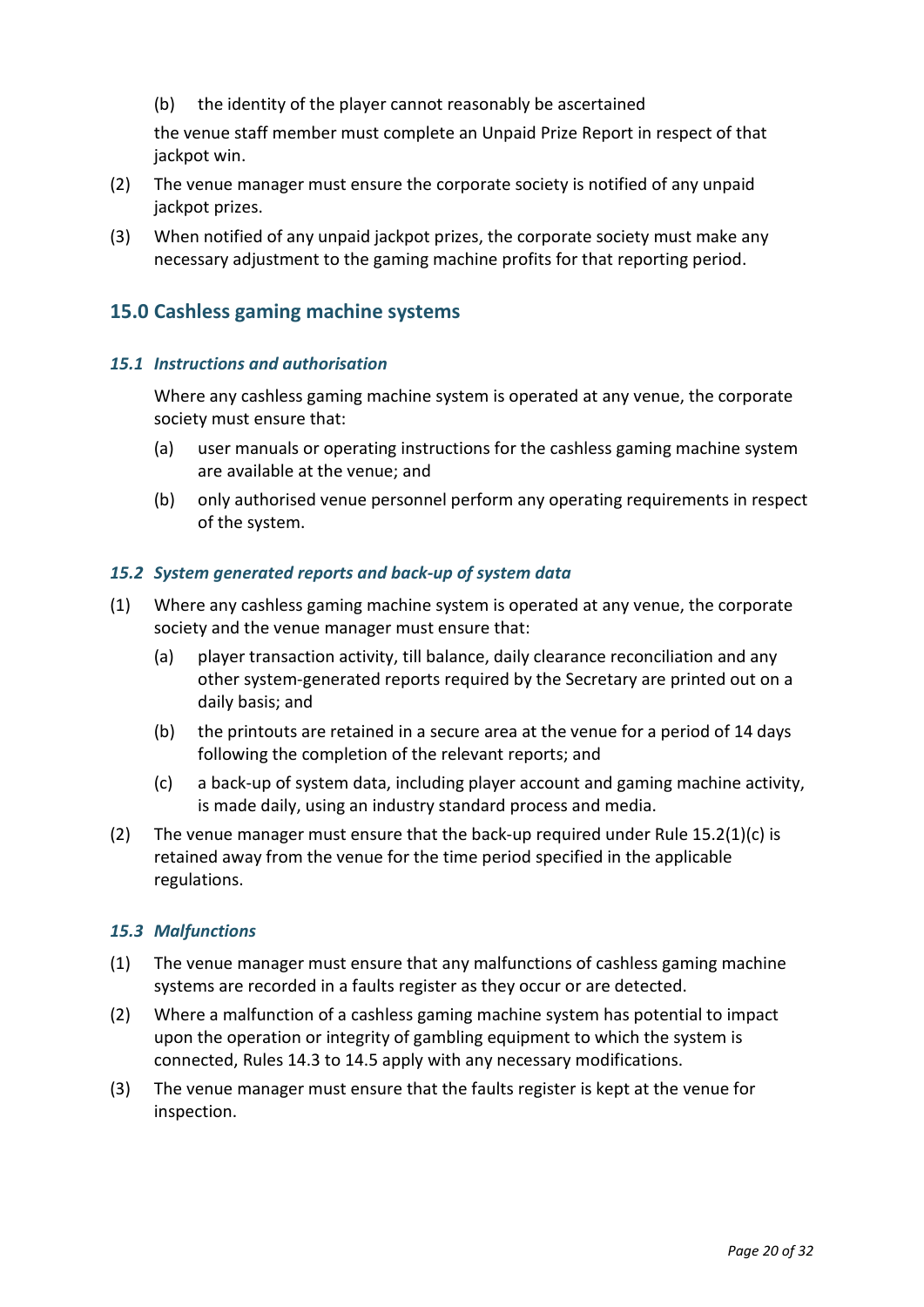#### <span id="page-19-0"></span>*15.4 Weekly reconciliation*

- (1) The venue manager at any venue operating a cashless gaming machine system must complete a weekly reconciliation of system data, banknote input data and cash removal by means of the Weekly Venue Activity (Venue Level) Report.
- (2) The venue manager must ensure that any system-generated weekly log is printed and retained for the time period specified in the applicable regulations.

# <span id="page-19-1"></span>**16.0 Player disputes**

#### <span id="page-19-2"></span>*16.1 Short pays less than \$20*

- (1) Subject to Rule 16.1(3), when a player claims a gaming machine has failed to deliver the required amount of coins after pressing the collect button and the amount is less than \$20, a venue staff member may, without further investigation, pay the player the difference from the cash float.
- (2) When a payment is made under Rule 16.1(1), the venue staff member must:
	- (a) record the details of the payment on the Cancelled Credit, Short Pays and Refills Report; and
	- (b) obtain the player's name and signature.
- (3) Despite Rule 16.1(1), if:
	- (a) a short pay amount claimed is less than \$20, and
	- (b) one of more of the following applies:
		- (i) a short pay is claimed more than once in relation to a single machine in any calendar month; or
		- (ii) the venue staff member
			- (A) has reason to believe that there is a fault with the gaming machine; or
			- (B) has any other good reason to believe that a short pay correction payment should not be made immediately

the procedure prescribed in Rule 16.2 must be followed as if the short pay claim was for an amount of \$20 or more.

#### <span id="page-19-3"></span>*16.2 Short pays of \$20 or more*

Where a short pay claim is \$20 or more, the venue staff member must: -

- (a) complete a Gambling Equipment Fault/Player Dispute Report in respect of the claim; and
- (b) if the short pay is believed to be due to a gaming machine fault or malfunction other than an isolated occurrence, immediately switch the gaming machine off; and
- (c) conduct an investigation in accordance with Rule 16.3(2); and
- (d) inform the player of the result of any investigation under Rule 16.3 or Rule 16.4, and if applicable, pay any outstanding amount to the player from the gaming machine float; and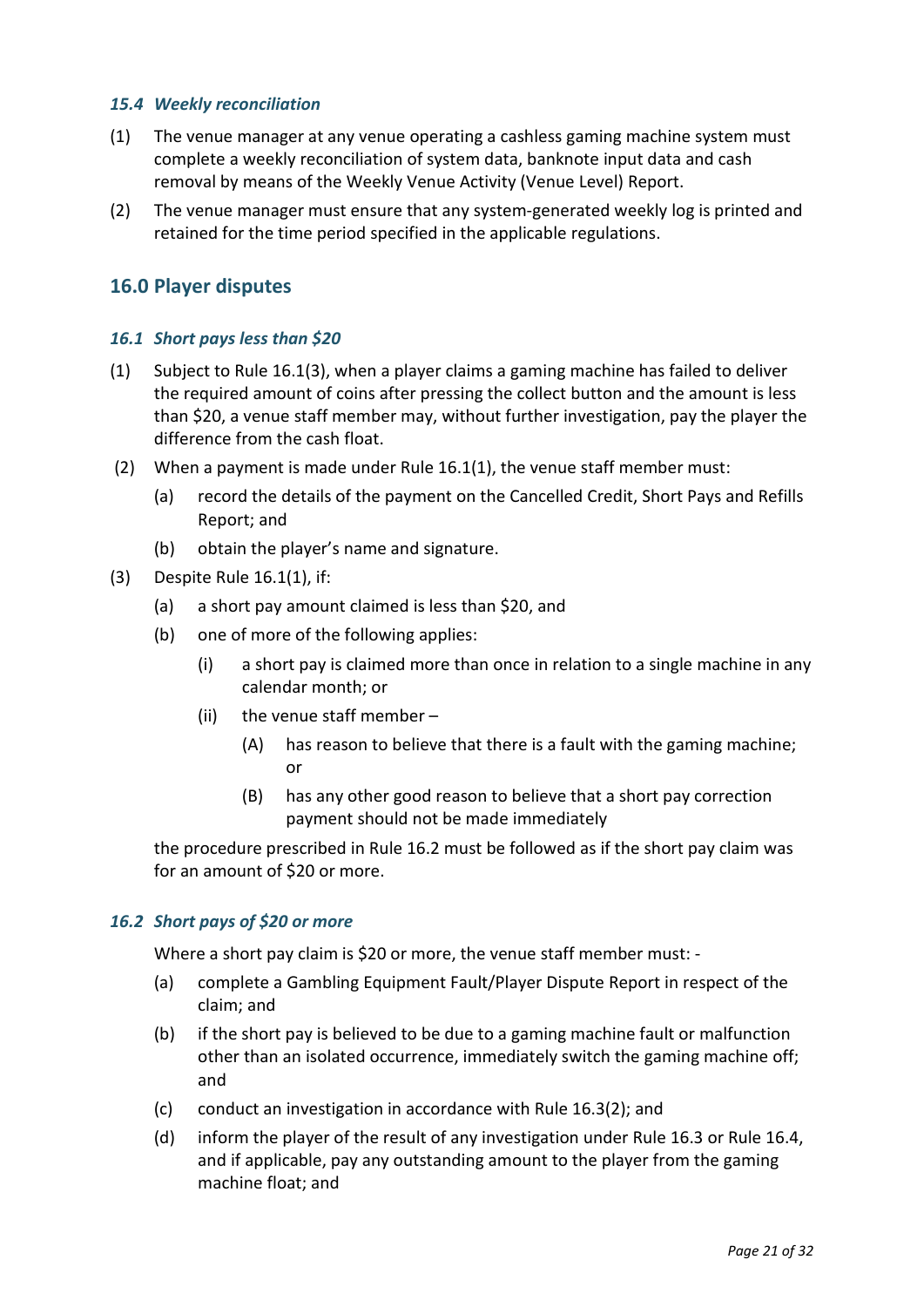(e) record any such payment at the time it is made on the Cancelled Credit, Short Pays and Refills Report for the gaming machine in question, ensuring that the player's name and signature are obtained.

#### <span id="page-20-0"></span>*16.3 Short pay optional investigation*

- (1) Without limiting Rule 16.2, the venue staff member may conduct an investigation in order to verify a short pay claim.
- (2) If an investigation is performed under Rule 16.3(1), the following data must be considered:
	- (a) "coins in" meter readings (specifically the opening and closing readings and the difference between the two);
	- (b) "coins out" meter readings (specifically the opening and closing readings and the difference between the two);
	- (c) "hopper refill" meter readings (specifically the opening and closing readings and the difference between the two);
	- (d) cash box meter readings (specifically the opening and closing readings and the difference between the two);
	- (e) a physical count of coins contained in the hopper; and
	- (f) a physical count of coins contained in the cash box.

#### <span id="page-20-1"></span>*16.4 Short pay compulsory investigation (suspected malfunctions)*

Where a venue staff member receives notification of a short pay claim pursuant to Rule 16.2, they must without delay take the following steps as applicable in the circumstances of the claim:

- (a) check the pay table of the gaming machine or jackpot display and compare it with the result if any, displayed; and
- (b) note the details of the display of the relevant gaming machine, including in particular what the player credit meter is showing and which pay lines are lit or activated, and check the apparent result against the pay table; and
- (c) check the gambling equipment for any error messages or indications of a lock up or fault condition and if there are any, action them in accordance with the manufacturer's recommended procedures; and
- (d) check for any indications of tampering with the gambling equipment; and
- (e) where the dispute relates to a gaming machine and that machine has a facility to replay the last game or several previous games, operate this facility to confirm the result(s) and amount(s) payable of the game or games in question; and
- (f) if the dispute relates to a linked jackpot system which is able to produce a computerised history file, review this file; and
- (g) if the dispute relates to a cashless gaming machine system and the system has the ability to trace card transactions through computer records, review these records.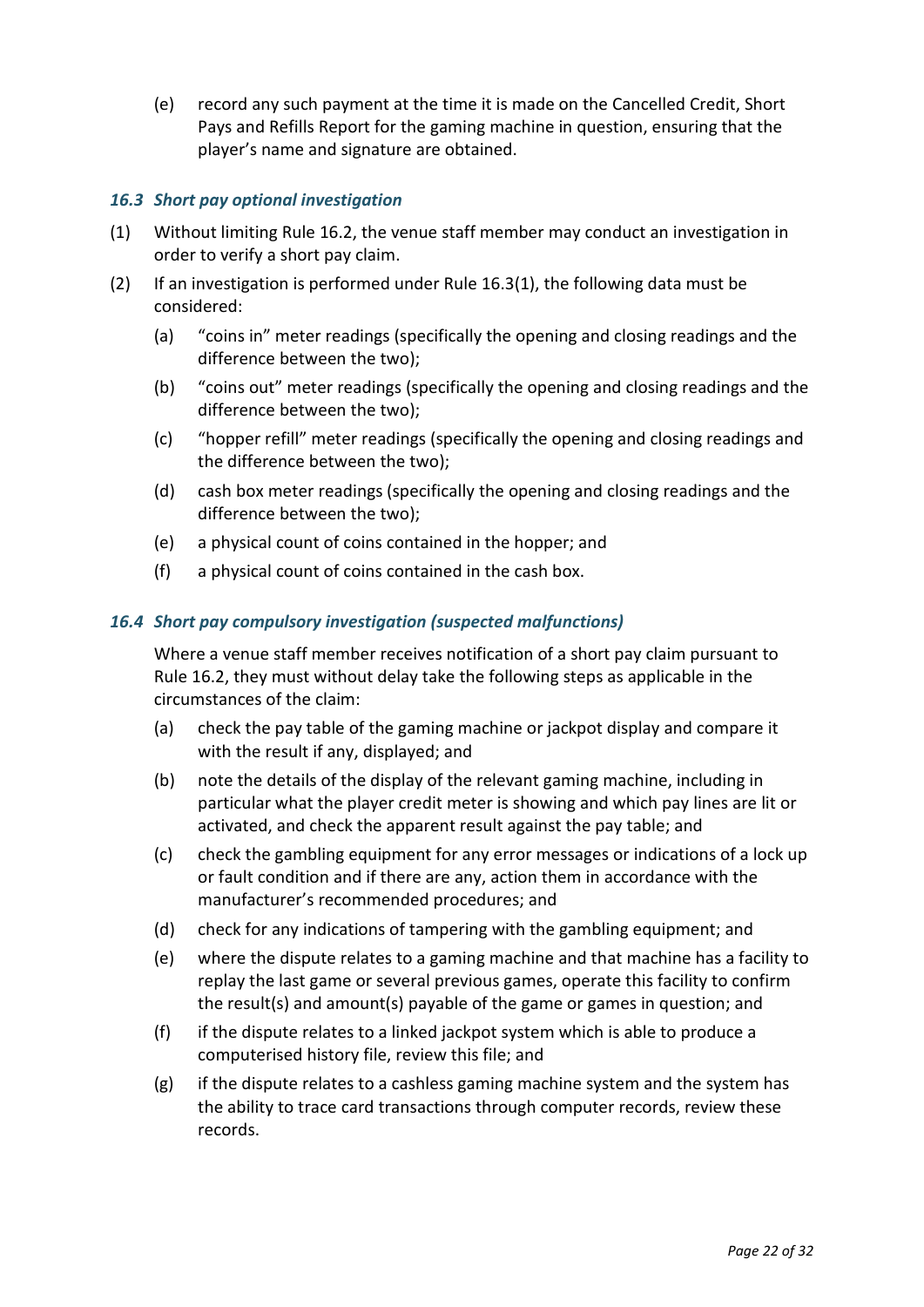#### <span id="page-21-0"></span>*16.5 Further action by venue staff member*

- (1) If a player dispute notified and attended to pursuant to Rules 16.1(3), 16.2 or 16.4 is not capable of immediate resolution, the venue staff member must immediately carry out any preliminary enquiries that may be practicable in the circumstances including, but not restricted to:
	- (a) recording the name and contact details of the player making the claim, together with those of any witnesses to the incident, on a Gambling Equipment Fault/Player Dispute Report; and
	- (b) recording full details of the nature of the dispute, including date and time; and
	- (c) interviewing any witnesses or collecting any relevant information; and
	- (d) reviewing video surveillance if available, and saving a record of the surveillance.
- (2) Where a suspected equipment fault or malfunction is indicated or suspected, the venue manager or person in charge of the gambling operation must:
	- (a) record the display currently showing on the gaming machine or jackpot display and any last game details (where available); and
	- (b) switch off and remove the gaming machine or gambling equipment from service and put an out of order notice on it; and
	- (c) arrange for a person contracted to service gambling equipment to examine the gaming machine or gambling equipment as soon as practicable.
- (3) In each of the above cases, the venue manager or person in charge must:
	- (a) notify the corporate society of the matter; and
	- (b) advise the player they will be notified of the outcome of the investigation; and
	- (c) where applicable, complete an Unpaid Prize Report.

# <span id="page-21-1"></span>**17.0 Unpaid prizes, money found inside gaming machines**

#### <span id="page-21-2"></span>*17.1 Unpaid prizes*

The venue manager and the corporate society must ensure that any unpaid prizes arising for any reason are:

- (a) recorded on an Unpaid Prize Report; and
- (b) shown as unpaid prizes on any applicable reports; and
- (c) are consequently treated as gaming machine profits.

#### <span id="page-21-3"></span>*17.2 Credits on vacant machine*

- (1) Venue staff members must not use or play unclaimed credits in any circumstances.
- (2) A venue staff member must ensure that, where any gaming machine player credit meter does not read zero and the gaming machine is not in use, and the player entitled to the credits cannot be located or identified:
	- (a) if the credits are less than the value of the lowest denomination of coin accepted by the gaming machine, the credits are left on the machine for the benefit of the next player unless it is not practicable to do so, in which case the cancelled credit procedure must be followed but the completion of an Unpaid Prize Report is not required; or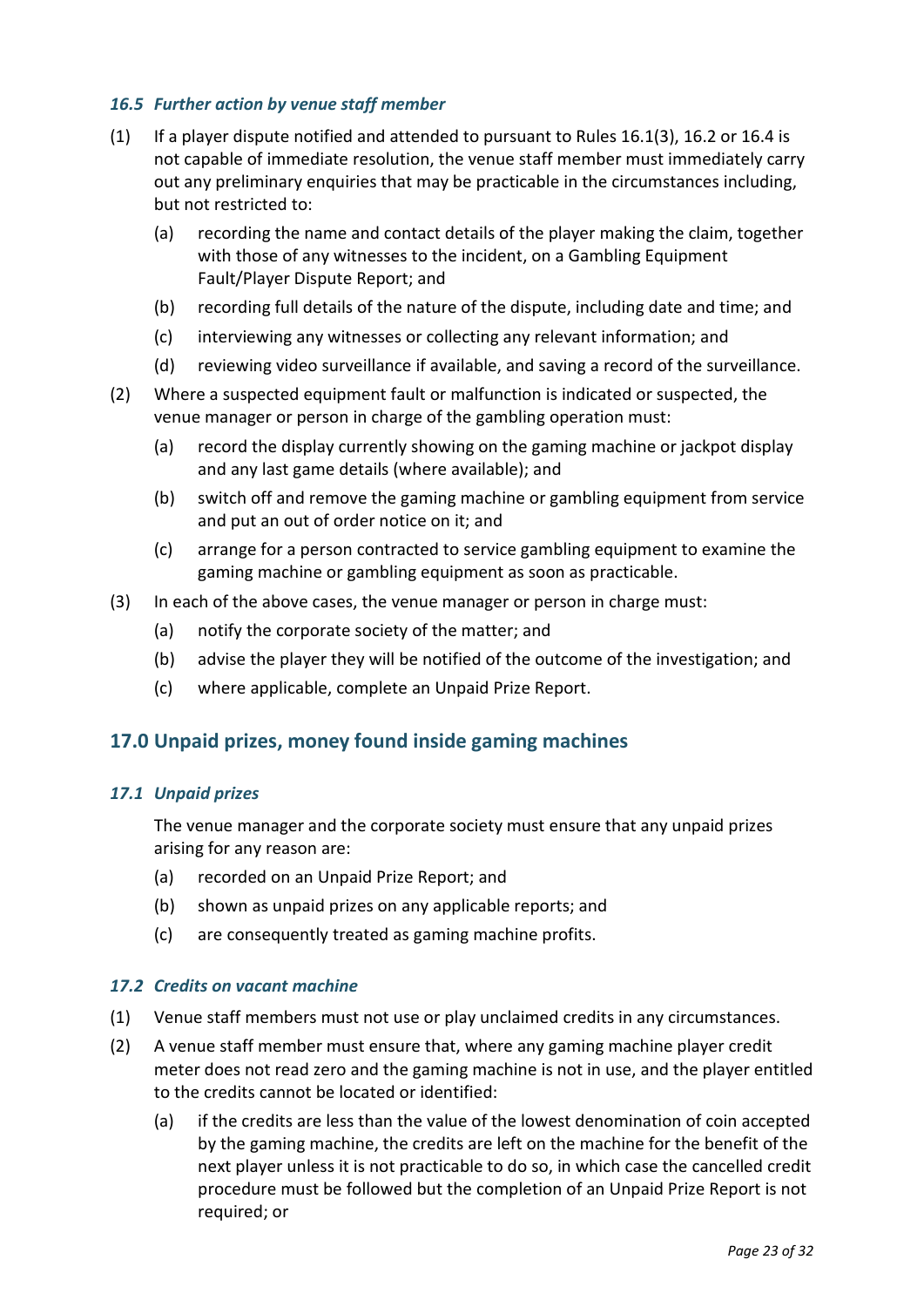- (b) if the credits exceed the value of the lowest denomination of coin that can be accepted by the gaming machine, the venue staff member must:
	- (i) press the collect button and remove the cash from the gaming machine; and
	- (ii) record the removal of the unpaid cash on an Unpaid Prize Report; and
	- (iii) retain the unpaid cash at the venue for a period of 7 days unless claimed earlier.
- (3) Where practicable, the process under Rule 17.2(2)(b) of recording the unpaid cash must be witnessed by another person.
- (4) If the process in Rule 17.2(2)(b) is followed, but the unpaid cash is not claimed within 7 days, the venue manager must:
	- (a) record the cash as an unpaid prize and;
	- (b) notify the corporate society; and
	- (c) bank the cash as gaming machine profits.
- (5) On receiving a notification under Rule 17.2(4)(b), the corporate society must make a record of the unpaid cash and make the necessary adjustment to the calculation of the gaming machine profits for the relevant period.

#### <span id="page-22-0"></span>*17.3 Loose coins*

- (1) If loose coins are found inside the main body of any gaming machine, the venue staff member must place the loose coins into the hopper or cash box.
- (2) If loose coins are found inside the cash box compartment of a gaming machine, the venue staff member must place the loose coins into the dedicated cash box container.

# <span id="page-22-1"></span>*17.4 Loose bank notes*

- (1) If loose bank notes are found inside a gaming machine, the venue staff member must immediately:
	- (a) carry out a count of notes held in the bank note acceptor; and
	- (b) compare that count with the relevant "bank notes in" meter or any other data recorded by the gaming machine as to number and denomination of bank notes accepted; and
	- (c) complete a Gambling Equipment Fault/Player Dispute Report; and
	- (d) switch off the gaming machine and remove it from play until it has been examined by a person contracted to service gambling equipment.
- (2) If:
	- (a) the owner of the loose bank notes (not being the corporate society or the venue operator) cannot be determined; or
	- (b) the note is of a different denomination to that accepted by the gaming machine;

the venue manager must ensure the finding of the bank note is recorded for the particular machine, and make any necessary adjustment to gaming machine profits as a result of the finding of the note.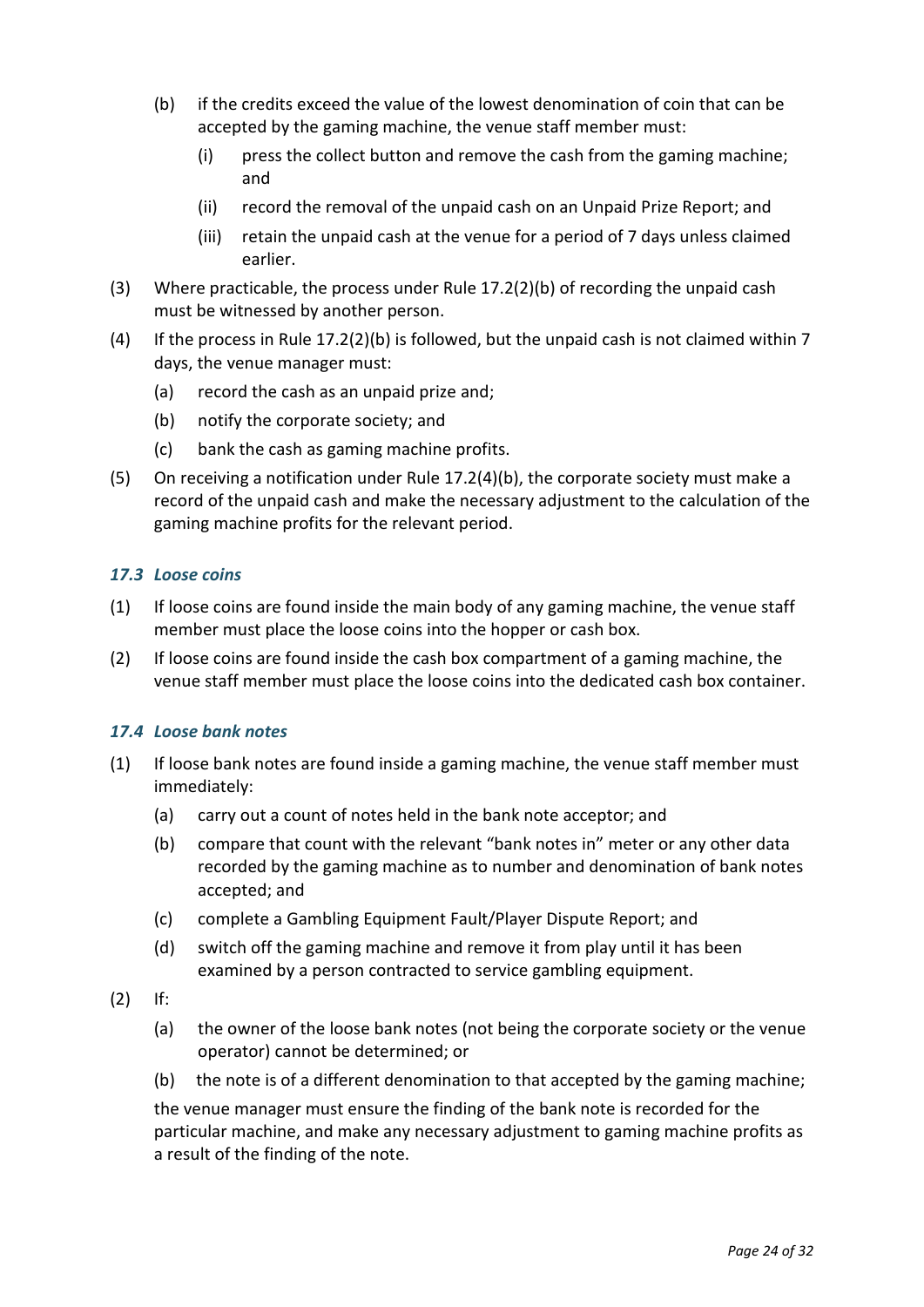# <span id="page-23-0"></span>**18.0 EMS-specific requirements**

#### <span id="page-23-1"></span>*18.1 General*

The venue manager must ensure that all EMS-related processes are carried out in accordance with the appropriate current user manual(s) and documentation as provided by the monitor and published on the EMS web site.

#### <span id="page-23-2"></span>*18.2 Action on notification of potential faults or security breaches*

On receiving a report about a potential fault or security breach in a gaming machine or other class 4 gambling equipment, a venue staff member must:

- (a) immediately inform the EMS Service Desk; and
- (b) where the potential fault or security breach involves monitoring equipment provided by the corporate society, immediately inform the corporate society; and
- (c) where the potential fault or security breach involves monitoring equipment supplied by any other party, immediately inform that party; and
- (d) comply with any instructions issued by the monitor or corporate society; and
- (e) if not already completed, record all relevant details on a Gambling Equipment Fault/Player Dispute Report.

#### <span id="page-23-3"></span>*18.3 Responsibility for investigating faults and defective equipment*

The following persons must investigate and correct any error, defect, fault condition or malfunction of any electronic monitoring equipment:

- (a) the monitor, in respect of components of electronic monitoring equipment that it provides; and
- (b) the corporate society, in respect of any components of electronic monitoring equipment that it provides; and
- (c) the party owning or providing any component of electronic monitoring equipment, in any other case.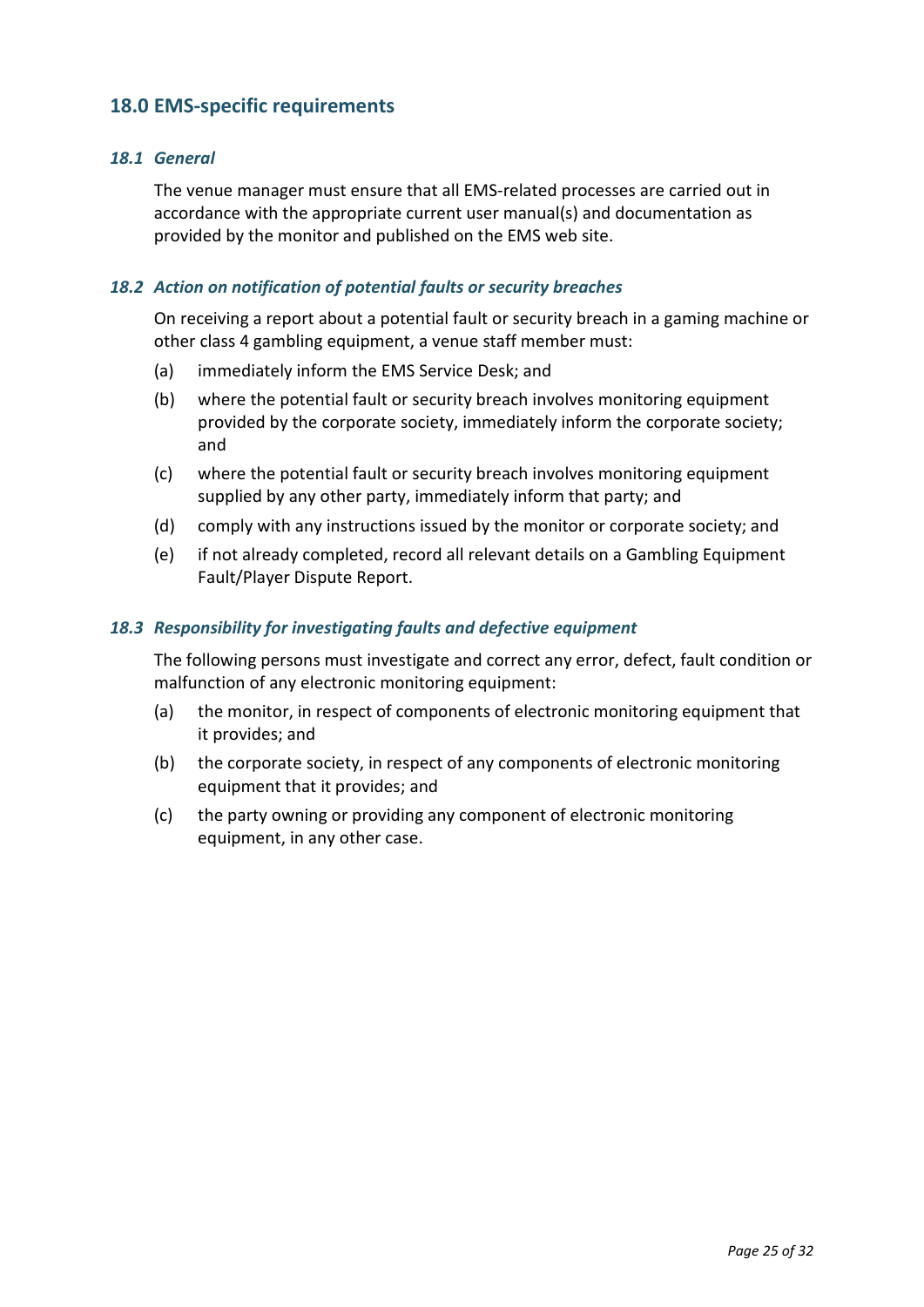# <span id="page-24-0"></span>**Part 3: Rules relating to corporate societies**

# <span id="page-24-1"></span>**19.0 Records**

#### <span id="page-24-2"></span>*19.1 Records of certain persons to be kept*

- (1) Corporate societies must maintain a complete and up to date record of the details of:
	- (a) all key persons in relation to the society's class 4 operator's licence; and
	- (b) all venue operators and all individuals with significant influence in the management and operation of a venue operator at all class 4 venues that the society holds a class 4 venue licence for; and
	- (c) all venue managers at all class 4 venues that the society holds a class 4 venue licence for; and
	- (d) all service providers authorised by the corporate society to have access to logic compartments of gaming machines or gambling equipment that it operates at class 4 venues; and
	- (e) all persons authorised by the corporate society to have access to EMS reports generated in respect of that society or any venue in which it operates.
- (2) Corporate societies must ensure that all service providers authorised by the corporate society to have access to the logic compartments of gaming machines or gaming equipment keep a list of all persons who service gambling equipment at the society's class 4 venues.

#### <span id="page-24-3"></span>*19.2 Player disputes*

All corporate societies must ensure:

- (a) full records including, but not limited to, Gambling Equipment Fault/Player Dispute Reports and Unpaid Prize Reports, are kept of all player disputes that are not capable of immediate resolution; and
- (b) appropriate steps are taken to investigate any player disputes that are not capable of immediate resolution; and
- (b) the player concerned in any dispute is notified of the progress and result of the investigation and, if appropriate, paid any amount outstanding.

# <span id="page-24-4"></span>**20.0 Technical obligations**

#### <span id="page-24-5"></span>*20.1 Adjustments to recorded data*

- (1) Adjustments to data recorded by the EMS may only be performed and authorised by the relevant corporate society.
- (2) Where any adjustment to EMS recorded data is required, the relevant corporate society must follow the procedure set out in the user manual available on the EMS website.
- (3) The corporate society must carry out any adjustments for unpaid prizes by adjusting the reported gaming machine profits amount, and not by adjusting gambling equipment meter values.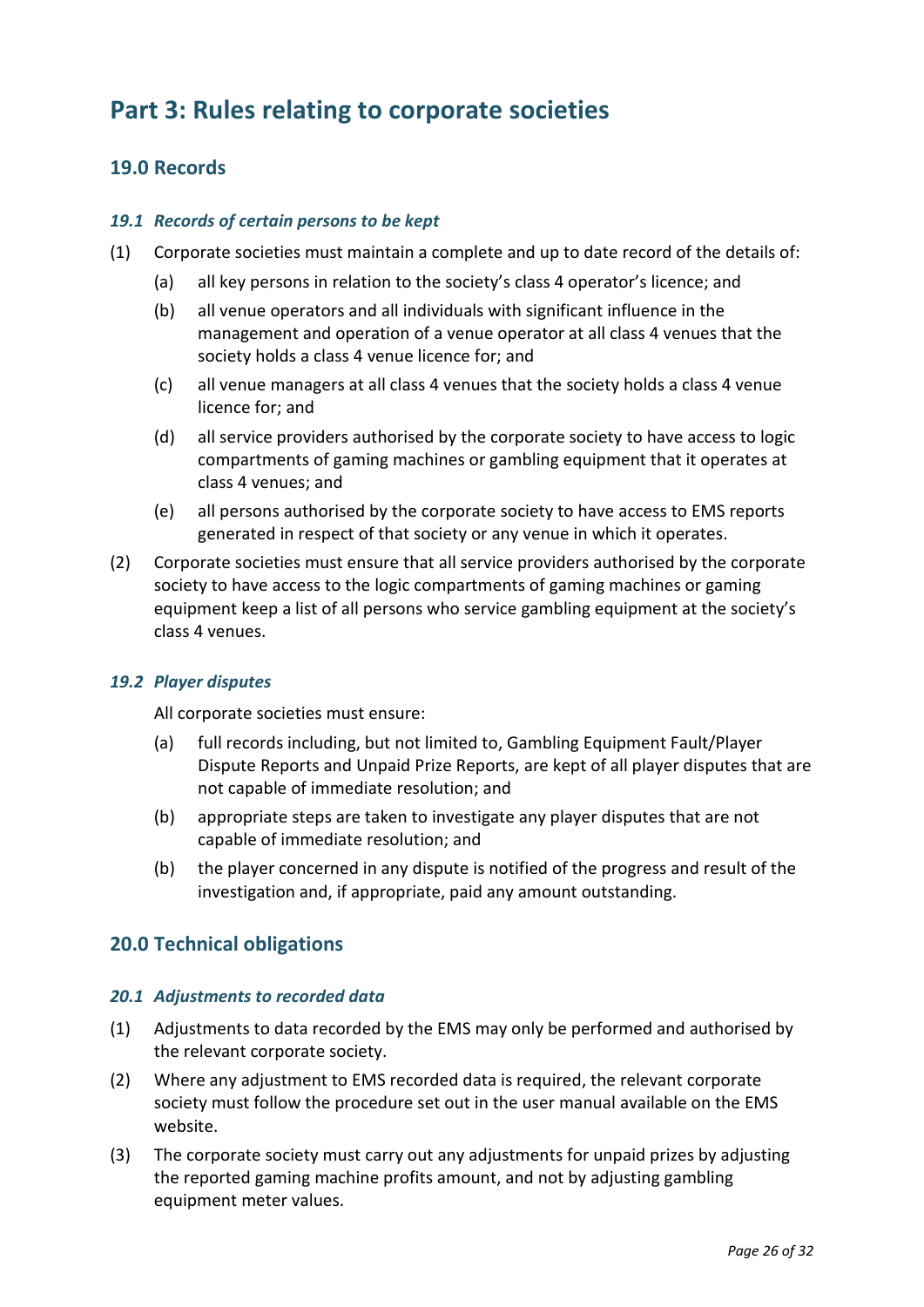- (4) The corporate society must ensure there is a clear audit trail to verify any adjustments approved, and the reasons for it.
- (5) For the purposes of Rule 20.1(4), a clear audit trail may include any Gambling Equipment Fault/Player Dispute Reports, Unpaid Prize Reports and any other relevant documents, records or notes.

#### <span id="page-25-0"></span>*20.2 Jackpot identification*

Where a jackpot system is operated, the corporate society must keep an accurate and up-to date record of the serial number of each gaming machine connected to the jackpot system and the corresponding jackpot controller port identification number allocated to that gaming machine.

#### <span id="page-25-1"></span>*20.3 Installation, servicing or decommissioning of gaming machines*

Where the installation, servicing, repair, removal from service or decommissioning of any gambling equipment connected to the EMS either involves the RAM clear of gambling equipment software, or impacts upon communication with, or data collected by the EMS, the corporate society must:

- (a) inform the Secretary and EMS Service Desk before any installation, servicing, repair, removal from service or decommissioning takes place; and
- (b) request the monitor to initiate unscheduled polling of the affected gambling equipment before and, where applicable, after the event; and
- (c) ensure the affected gambling equipment is not played until the monitor has confirmed successful data capture; and
- (d) before carrying out the above actions, ensure that all cash from the hopper, bank note acceptor, and cash box of the gaming machine is counted/weighed and that every relevant meter reading and cash amount is recorded.

#### <span id="page-25-2"></span>*20.4 Installation of jackpot systems*

Where any jackpot system is installed, the corporate society must ensure that, before the system is put into operation:

- (a) all relevant meter readings, including jackpot meter readings and start-up values, are recorded; and
- (b) jackpot identification numbers that correspond to the jackpot controller port numbers are affixed to all jackpot connected gaming machines, or electronically displayed on the machines in such a manner they are clearly visible to players of the individual machines.

#### <span id="page-25-3"></span>*20.5 Jackpot player instruction notice*

- (1) Where any jackpot system is installed, the corporate society must ensure that a player instruction notice is displayed in the gambling area showing the following information:
	- (a) the minimum start-up value of each jackpot level; and
	- (b) the maximum prize that can be won at each jackpot level; and
	- (c) the increment rate of the jackpot pool, expressed as a percentage of gaming machine turnover; and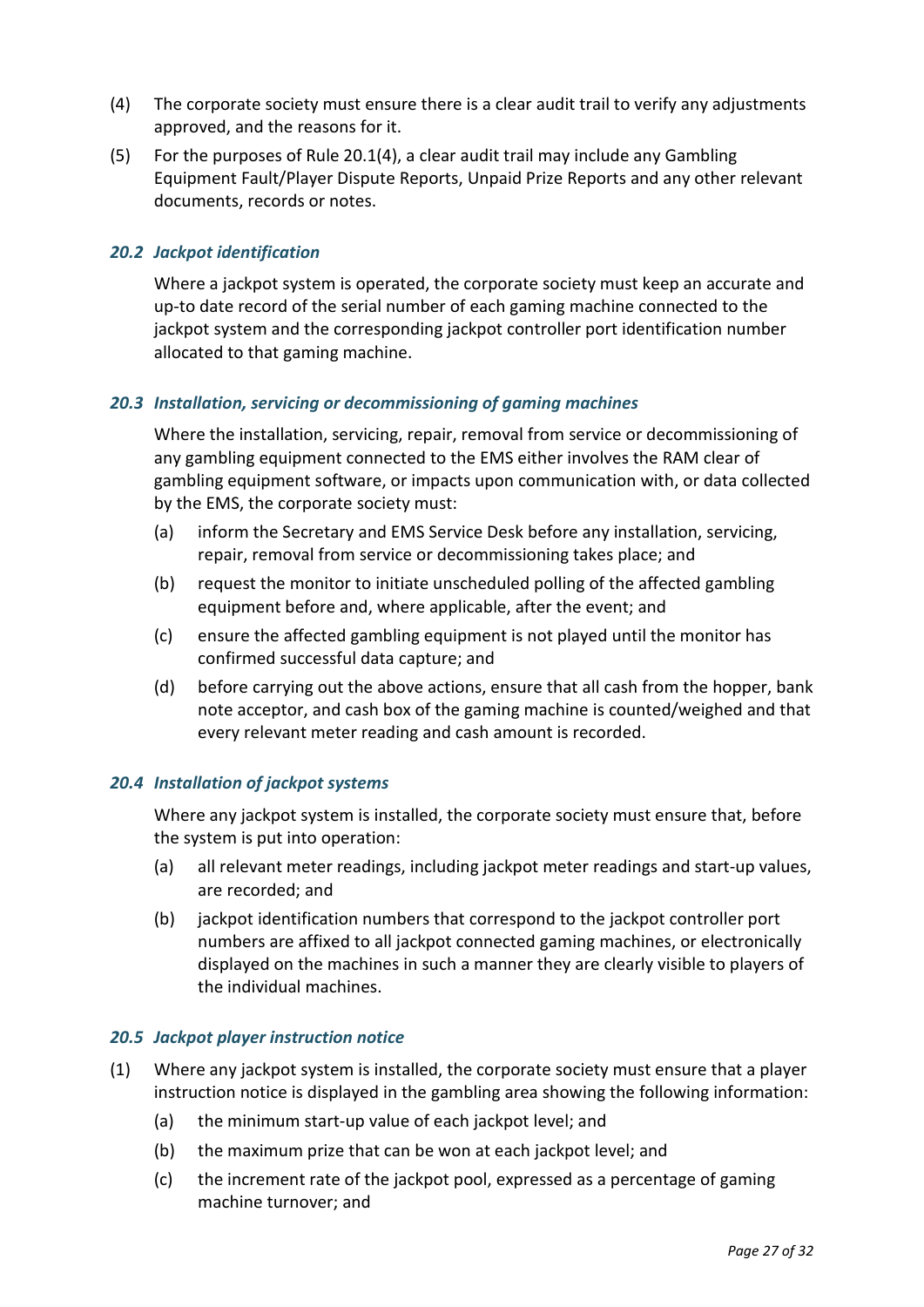- (d) how to identify which machines are connected to the jackpot; and
- (e) how to identify any jackpot wins awarded to a particular machine during play; and
- (f) a warning to a player not to leave any jackpot-connected machine for a period of at least 60 seconds after play has ceased on that machine, and not before the player has checked the jackpot display for any wins awarded after the cessation of play; and
- (g) a statement that a malfunction of the jackpot system may void all jackpot pays and plays.
- (2) For the purpose of the message required under Rule  $20.5(1)(d)$ , it is sufficient if the jackpot identification number clearly identifies to players that a gaming machine is connected to the jackpot system.

#### <span id="page-26-0"></span>*20.6 Servicing of gaming machines or jackpot systems*

- (1) Where any gaming machine or jackpot system is to be serviced, involving either a RAM clear or replacement of a jackpot controller, the corporate society must ensure:
	- (a) all relevant meter readings and/or jackpot data are recorded; and
	- (b) all cash from the hopper, bank note acceptor and cash box of any affected gaming machine, is counted/weighed and recorded; and
	- (c) the relevant reports are endorsed "Final readings" and dated; and
	- (d) all relevant opening meter readings or jackpot data are recorded.
- (2) When any testing of gambling equipment is carried out the person contracted to service the gambling equipment must:
	- (a) record any meter movements generated by the testing, except where:
		- (i) the meter movement applies to coin or bank note acceptors where no game play is involved; and
		- (ii) the metered differences correspond with cash transactions; and
	- (b) provide a copy of the record described in Rule 20.6(2)(a)(i) to the venue staff member as soon as the testing is complete; and
	- (c) where testing impacts on the prize pool of a linked jackpot system, after the test reset the jackpot system and reinstate the jackpot pool value to the value shown prior to the test; and
	- (d) report any money used for the purpose of testing to the corporate society, so the proper adjustment to gaming machine profits can be made; and
- (3) The corporate society must ensure that no prize won in the course of testing is to be paid out to any person.
- (4) Where any testing results in the award of a prize which is registered as such by gambling equipment meters that are not subsequently reset, the corporate society must treat any amount awarded as an unpaid prize.

#### <span id="page-26-1"></span>*20.7 Change, replacement, or decommissioning of jackpot systems*

(1) Where parameters of a jackpot system are to be changed, replaced by another system, or decommissioned entirely, the corporate society must ensure: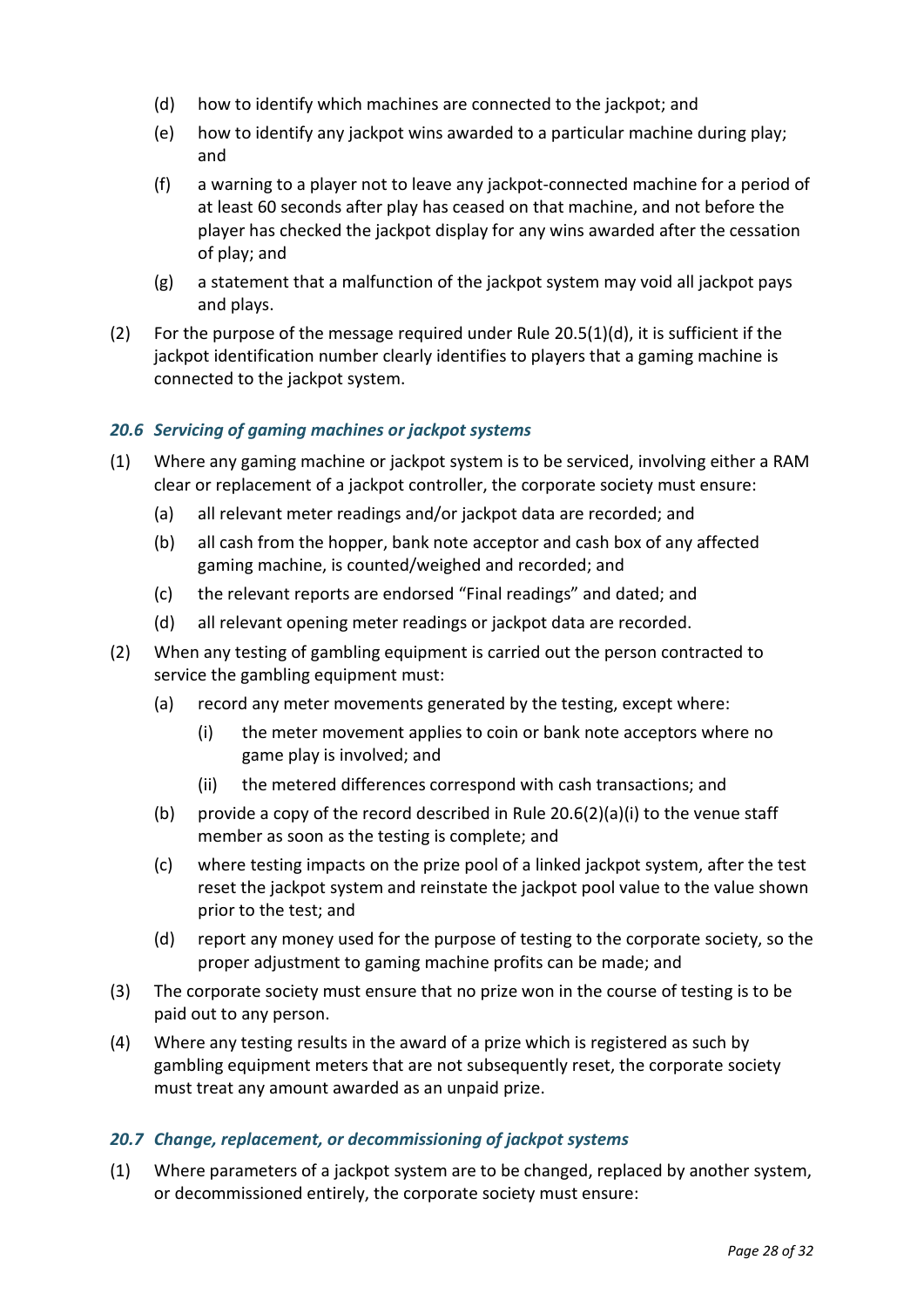- (a) prior to switching off the jackpot controller, a download of current jackpot files to the venue PC must be requested, or if unavailable, an accurate record of all current jackpot data (including the jackpot controller turnover meter value) must be made and the records retained; and
- (b) the current jackpot pool values are transferred to the new system or configuration (if any); and
- (c) where the new jackpot or parameter set has fewer levels:
	- (i) subject to sub-paragraph (iii), the major or highest jackpot pool value is, wherever practicable, transferred to the new system or configuration; and
	- (ii) subsidiary levels are distributed as appropriate to the new lower levels, or if no lower levels exist in the new system, combined with the major pool; and
	- (iii) the pool values transferred to the new major or higher level are not close to the maximum value of that level if it has been lowered and in any case do not amount to a greater value than 80% of the new maximum level; and
	- (iv) the combined pool values available to be won must not exceed the maximum prize limit for jackpots; and
- (d) where a transfer to a new system or configuration is not possible or the system is to be decommissioned, the current major jackpot pool is played out before the replacement or de-commissioning takes place; and
- (e) all required reports for the jackpot system are either commenced or terminated with the opening or closing meter readings and jackpot display pool values, as the case may be, and are endorsed by the gambling equipment service contractor.
- (2) Where it is not possible to play out the current major jackpot pool before replacement or decommissioning takes place, the venue manager must prominently display within the venue's gaming area a notice of the intention to change, replace or decommission the jackpot system.
- (3) The notice required under Rule 20.7(2) must be displayed for at least 24 hours before the replacement or decommissioning takes place.
- **Note:** It may not be possible to fully reconcile jackpot reports generated before and after a jackpot controller shut down.

# <span id="page-27-0"></span>*20.8 Installation or decommissioning of cashless systems*

Where any cashless gaming machine system is either installed or decommissioned, the corporate society must ensure:

- (a) prior to the installation or decommission, all gaming machine accounting reports required by these Rules as applicable to the system previously in operation are completed and endorsed "Final readings" with the date; and
- (b) where a cashless gaming machine system is being installed, prior to the installation all cash, including hopper contents, is cleared from any machines that are to be connected to the cashless system and recorded on the relevant gaming machine accounting reports; and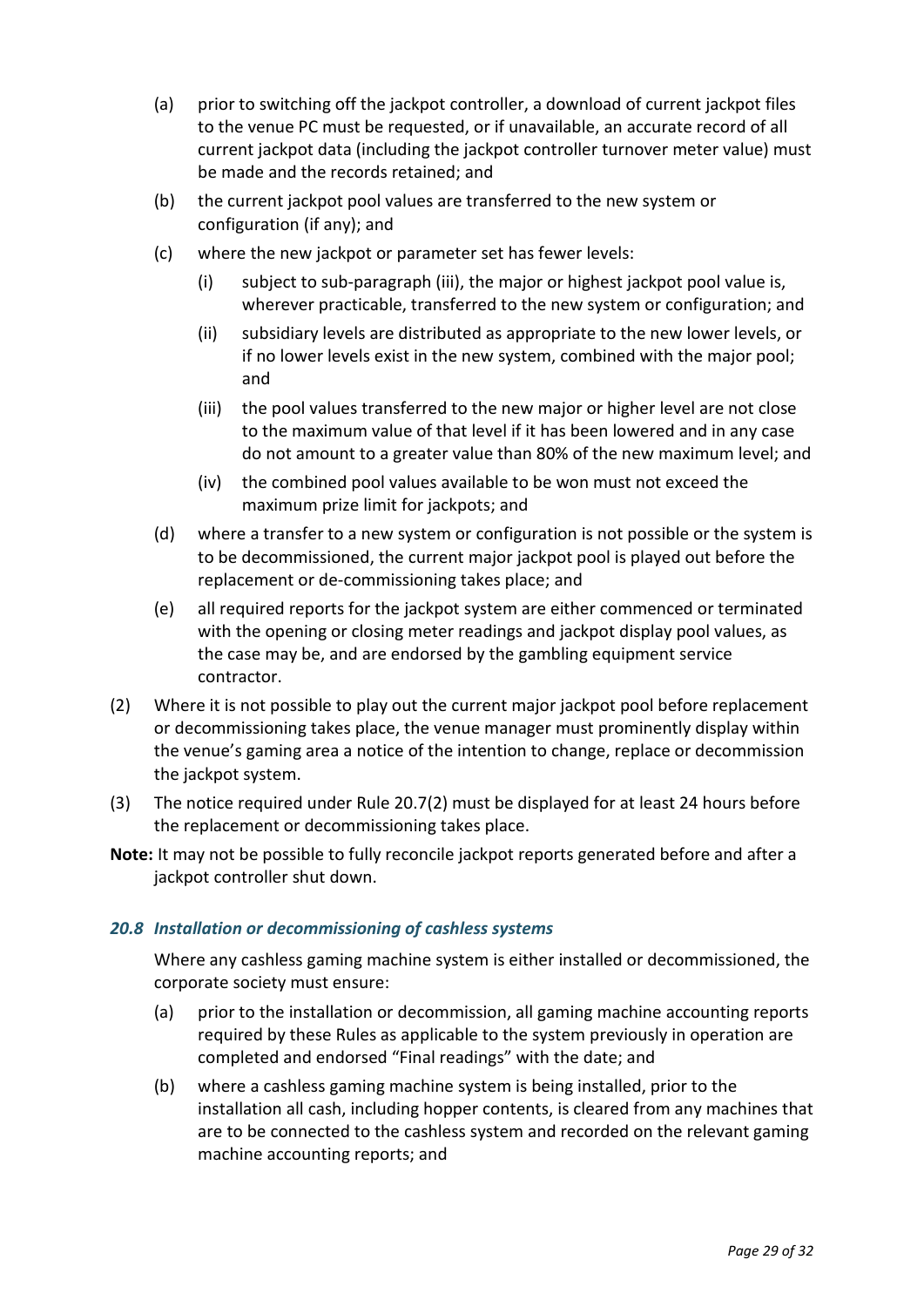(c) all gaming machine accounting reports applicable to the new or changed system are commenced with opening meter readings recorded immediately before the system is put into operation.

# <span id="page-28-0"></span>**21.0 Irregularities**

#### <span id="page-28-1"></span>*21.1 Discrepancies or anomalies*

Where any discrepancy or anomaly is detected in relation to a gaming machine, linked jackpot system or cashless gaming machine system that involves \$20 or more, the corporate society must ensure:

- (a) the matter is investigated with a view to establishing the cause; and
- (b) all reasonable steps are taken to remedy the problem and prevent a recurrence; and
- (c) all investigations are fully documented; and
- (d) records are kept with the relevant gaming machine accounting reports.

#### <span id="page-28-2"></span>*21.2 Investigation*

Where an investigation reveals an attempt to interfere with the operation of the gambling equipment, the corporate society must:

- (a) ensure the potentially affected gambling equipment at the venue is taken out of service until it has been checked and verified by the manufacturer or distributor, or by a person authorised on their behalf as conforming to the approval issued for that equipment; and
- (b) notify the Secretary of the circumstances and action taken.

# <span id="page-28-3"></span>*21.3 Payment of deferred prizes*

Where a corporate society is satisfied that a payment in respect of any unpaid prize should be made to a player, the corporate society must then make the payment.

#### <span id="page-28-4"></span>*21.4 Refunds received*

Where a person is ordered by a court or tribunal to refund money won in the course of class 4 gambling, or to pay or repay money relating to gaming machine profits, the corporate society must:

- (a) record the details of such an order; and
- (b) upon receipt of any sum ordered to be refunded, paid or repaid to the corporate society, record the receipt of such money and treat it as if it were gaming machine profits of class 4 gambling.

# <span id="page-28-5"></span>**22.0 Reporting requirements**

#### <span id="page-28-6"></span>*22.1 Matters to be reported to the Secretary*

Every corporate society must immediately report to the Secretary: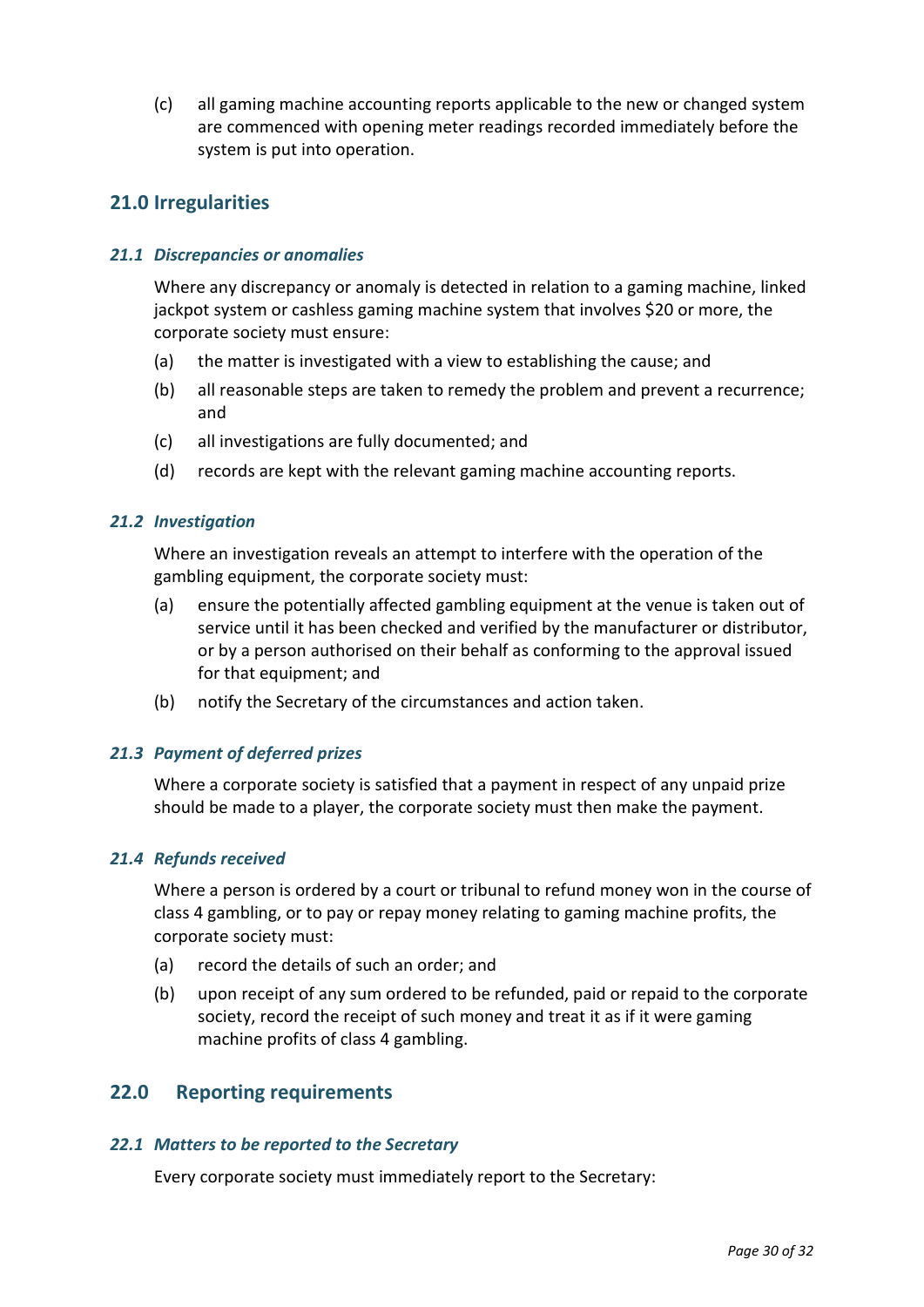- (a) any malfunction of gambling equipment that has potential to compromise the operational integrity of the equipment, cause loss to players or corporate society, or may be a systemic fault or failing; and
- (b) any incident of theft, burglary, robbery or other event that impacts upon the ability of a venue to comply with banking requirements under section 104 of the Act, regulations, game rules or licence conditions; and
- (c) any potential breach of security that affects electronic monitoring equipment located at a venue.

# <span id="page-29-0"></span>**Part 4: Rules for De-Centralised Off-Line Cash-In-Ticket-Out systems**

# <span id="page-29-1"></span>**23.0 Instructions and authorisations**

Where any De-Centralised Off-Line Cash-In-Ticket-Out (DOCITO) system is operated at a venue, the corporate society must ensure that:

- (a) user manuals or operating instructions and procedures are available at the venue; and
- (b) only authorised venue personnel perform any system operation or ticket payment requirements; and
- (c) clear instructions by which a player with an unpaid ticket older than 7 days but within 3 months of the date of issue of a ticket can, on application to the venue Corporate Society, require the ticket value to be paid to the player. Note the date of application can be a date not greater than 3 months from the date of issue.

# <span id="page-29-2"></span>**24.0 Player notices**

There must be sufficient information displayed to the player by a notice affixed to the gaming machine or prominently displayed in the gaming machine play area advising the following:

- (a) the procedures described in Technical Standard Section 7; and
- (b) when the collect button is pressed, the gaming machine will ONLY pay out available credits under \$999 by means of a printed ticket; and
- (c) if the gaming machine has credits greater than this amount then payment will be made by Cancelled Credit; and
- (d) there may be a delay of a few seconds and up to a few minutes, depending on the amount of credits on the gaming machine, before a ticket is printed; and
- (e) if a ticket is not printed then a malfunction has occurred and the gaming machine attendant should be called for assistance.

# <span id="page-29-3"></span>**25.0 Malfunctions**

(1) The venue manager must ensure that a faults register is kept at the venue.